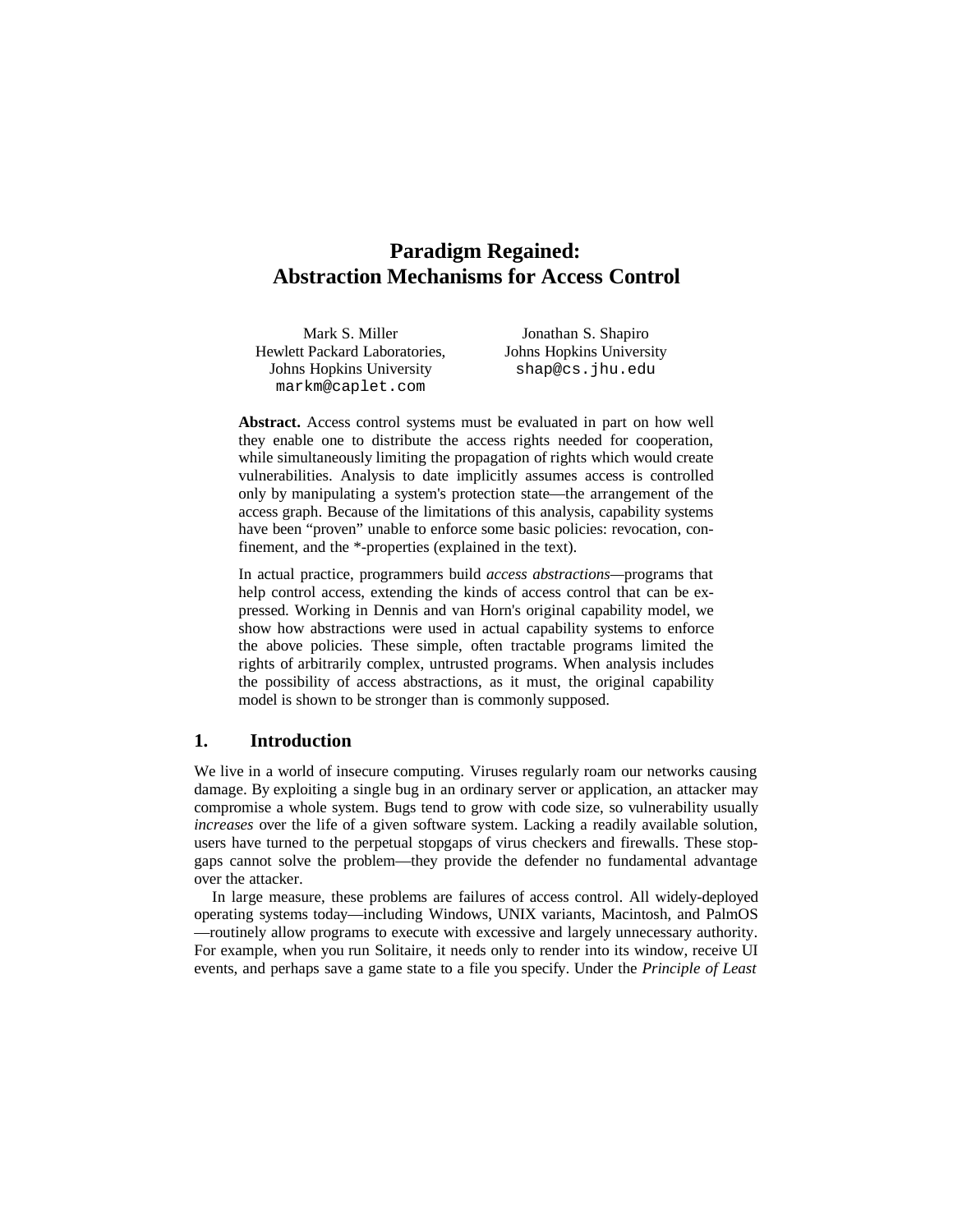*Authority* (POLA—closely related to the Principle of Least Privilege [Saltzer75]), it would be limited to exactly these rights. Instead, today, it runs with all of your authority. It can scan your email for interesting tidbits and sell them on eBay to the highest bidder; all the while playing only within the rules of your system. Because applications are run with such excessive authority, they serve as powerful platforms from which viruses and human attackers penetrate systems and compromise data. The flaws exploited are not bugs in the usual sense. Each operating system is functioning as specified, and each specification is a valid embodiment of its access control paradigm. The flaws lie in the access control paradigm.

By *access control paradigm* we mean an access control model plus a way of thinking —a sense of what the model means, or could mean, to its practitioners, and of how its elements should be used.

For purposes of analysis, we pick a frame of reference—a boundary between a *base* system (e.g., a "kernel" or "TCB") creating the rules of permissible action, and programs running on that base, able to act only in permitted ways. In this paper, "program" refers only to programs running on the base, whose access is controlled by its rules.

Whether to enable cooperation or to limit vulnerability, we care about *authority* rather than *permissions*. Permissions determine what actions an individual program may perform on objects it can directly access. Authority describes effects a program may cause on objects it can access, either directly by permission, or indirectly by permitted interactions with other programs. To understand authority, we must reason about the interaction of program behavior and the arrangement of permissions. While Dennis and van Horn's 1966 paper, *Programming Semantics for Multiprogrammed Computations* [Dennis66] clearly suggested both the need and a basis for a unified semantic view of permissions and program behavior, we are unaware of any formal analysis pursuing this approach in the security, programming language, or operating system literature.

Over the last 30 years, the formal security literature has reasoned about bounds on authority exclusively from the evolution of state in protection graphs—the arrangement of permissions. This implicitly assumes all programs are hostile. While conservatively safe, this approach omits consideration of security enforcing programs. Like the access it controls, security policy emerges from the interaction between the behavior of programs and the underlying protection primitives. This omission has resulted in false negatives—mistaken infeasibility results—diverting attention from the possibility that an effective access control model has existed for 37 years.

In this paper, we offer a new look at the original capability model proposed by Dennis and van Horn [Dennis66]—here called *object-capabilities*. Our emphasis—which was also their emphasis—is on expressing policy by using abstraction to extend the expressiveness of object-capabilities. Using abstraction, object-capability practitioners have solved problems like revocation (withdrawing previously granted rights), overt confine-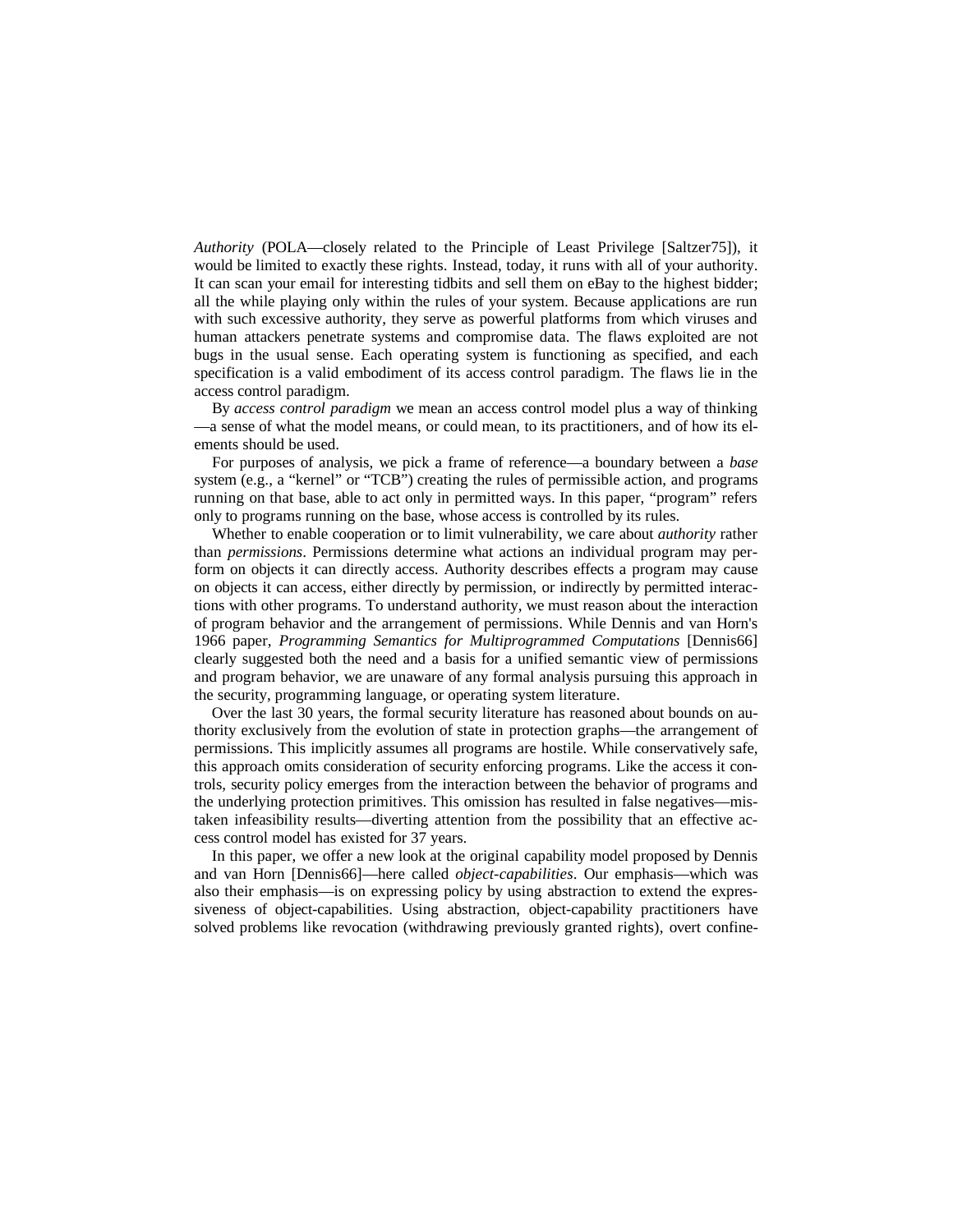ment (cooperatively isolating an untrusted subsystem), <sup>1</sup> and the \*-properties (enabling one-way communication between clearance levels). We show the logic of these solutions, using only functionality available in Dennis and van Horn's 1966 Supervisor, hereafter referred to as "DVH." In the process, we show that many policies that have been "proven" impossible are in fact straightforward.

The balance of this paper proceeds as follows. In "Terminology and Distinctions", we explain our distinction between *permission* and *authority*. In "How Much Authority Does 'cp' Need?", we use a pair of Unix shell examples to contrast two paradigms of access control. In "The Object-Capability Paradigm", we explain the relationship between the object-capability paradigm and the object paradigm. We introduce the object-capability language  $E$ , which we use to show access control abstractions. In "Confinement", we show how object-capability systems confine *programs* rather than *uncontrolled subjects*. We show how confinement enables a further pattern of abstraction, which we use to implement the \*-properties.

# **2. Terminology and Distinctions**

A *direct access right* to an *object* gives a *subject permission* to *invoke* the *behavior* of that object. Here, Alice has direct access to /etc/passwd, so she has permission to invoke any of its operations. She *accesses* the object, *invoking* its read() operation.

By *subject* we mean the finest-grain



**Fig 1**. *Access diagrams* depict protection state.

unit of computation on a given system that may be given distinct direct access rights. Depending on the system, this could be anything from: all processes run by a given user account, all processes running a given program, an individual process, all instances of a given class, or an individual instance. To encourage anthropomorphism we use human names for subjects.

By *object*, we mean the finest-grain unit to which separate direct access rights may be provided, such as a file, a memory page, or another subject, depending on the system. Without loss of generality, we model restricted access to an object, such as read-only access to /etc/passwd, as simple access to another object whose behavior embodies the restriction, such as access to the read-only facet of /etc/passwd which responds only to queries.

<sup>1</sup> Semantic models, specifications, and correct programs deal only in *overt* causation. Since this paper examines only models, not implementations, we ignore covert and side channels. In this paper, except where noted, the "overt" qualifier should be assumed.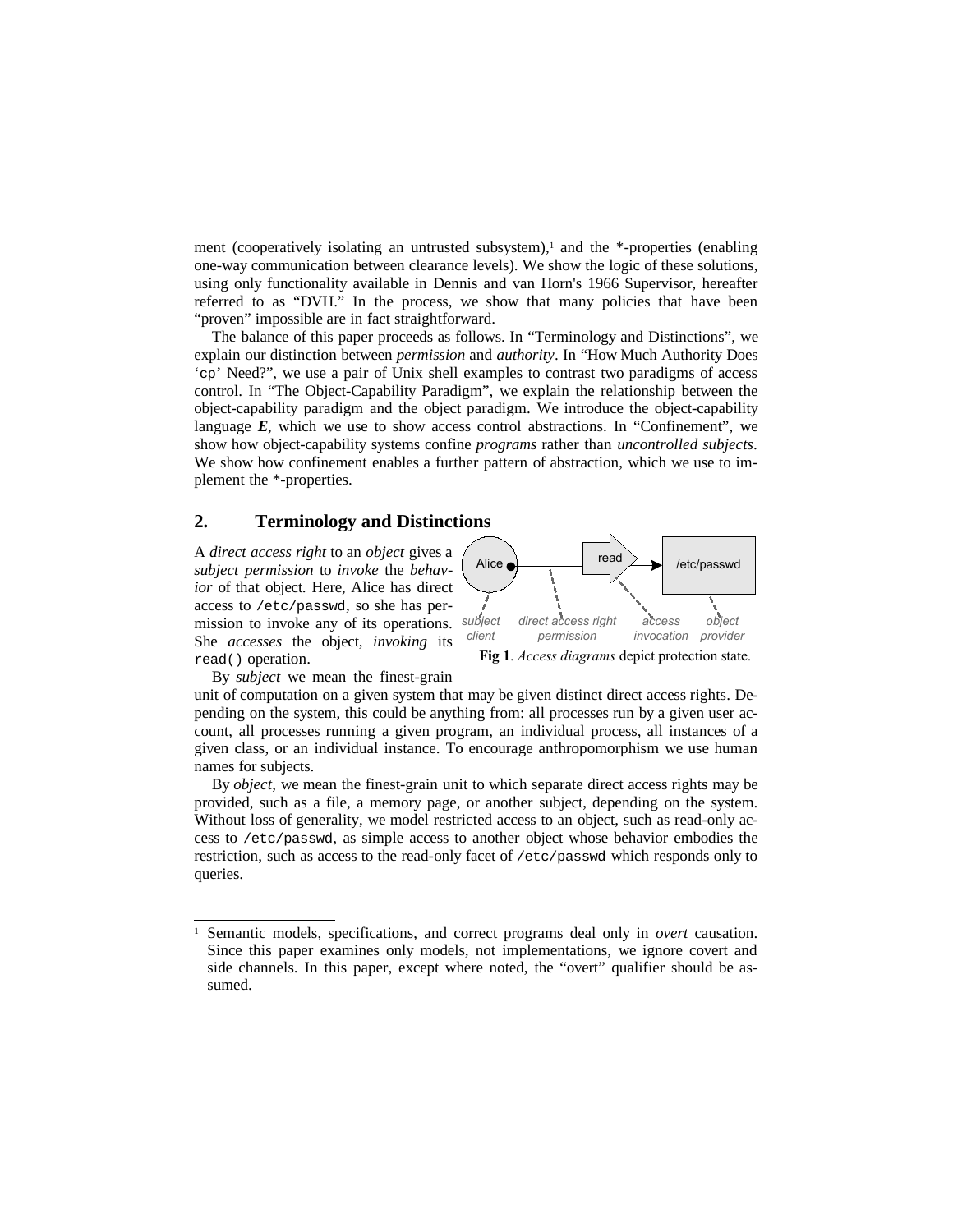Any discussion of access must carefully distinguish between *permission* and *authority* (adapted from Bishop and Snyder's distinction between *de jure* and *de facto* transfer [Bishop79]). Alice can directly read /etc/passwd by calling read(…) when the system's protection state says she has adequate *permission*. Bob (unshown), who does not have permission, can indirectly read /etc/passwd so long as Alice sends him copies of the text. When Alice and Bob arrange this relying only on the "legal" overt rules of the system, we say Alice is providing Bob with an *indirect access right* to read /etc/passwd, that she is acting as his proxy, and that Bob thereby has *authority* to read it. Bob's authority derives from the arrangement of permissions (Alice's read permission, Alice's permission to talk to Bob), and from the behavior of subjects and objects on permitted causal pathways (Alice's proxying behavior). The thin black arrows in our access diagrams depict permissions. We will explain the resulting authority relationships in the text.

The protection state of a system is the arrangement of permissions at some instant in time, i.e., the topology of the access graph. Whether Bob currently has permission to access /etc/passwd depends only on the current arrangements of permissions. Whether Bob eventually gains permission depends on this arrangement and on the state and behavior of all subjects and objects that might cause Bob to be granted permission. We cannot generally predict if Bob will gain this permission, but a conservative bound can give us a reliable "no" or "maybe".

From a given system's *update rules*—rules governing permission to alter permissions —one might be able to calculate a bound on possible future arrangements by reasoning only from the current arrangement. <sup>2</sup> This corresponds to Bishop and Snyder's potential *de jure* analysis, and gives us an *arrangement-only bound on permission*. With more knowledge, one can set tighter bounds. By taking the state and behavior of some subjects and objects into account, we may calculate a tighter *partially behavioral bound on permission*.

Bob's eventual authority to /etc/passwd depends on the arrangement of permissions, and on the state and behavior of all subjects and objects on permitted causal pathways between Bob and /etc/passwd. One can derive a bound on possible overt causality by reasoning only from the current arrangement of permissions. This corresponds to Bishop and Snyder's potential *de facto* analysis, and gives us an *arrangement-only bound on authority*. Likewise, by taking some state and behavior into account, we may calculate a tighter *partially behavioral bound on authority*.

Systems have many levels of abstraction. At any moment our frame of reference is a boundary between a *base* system that creates rules and the subjects hosted on that base, restricted to play by those rules. By definition, a base system manipulates only permis-

<sup>2</sup> The Harrison Ruzzo Ullman paper [Harrison76] is often misunderstood to say this calculation is never decidable. HRU actually says it is possible (indeed, depressingly easy) to design a set of update rules which are undecidable. At least three protection systems have been shown to be decidably safe [Jones76, Shapiro00, Motwani00].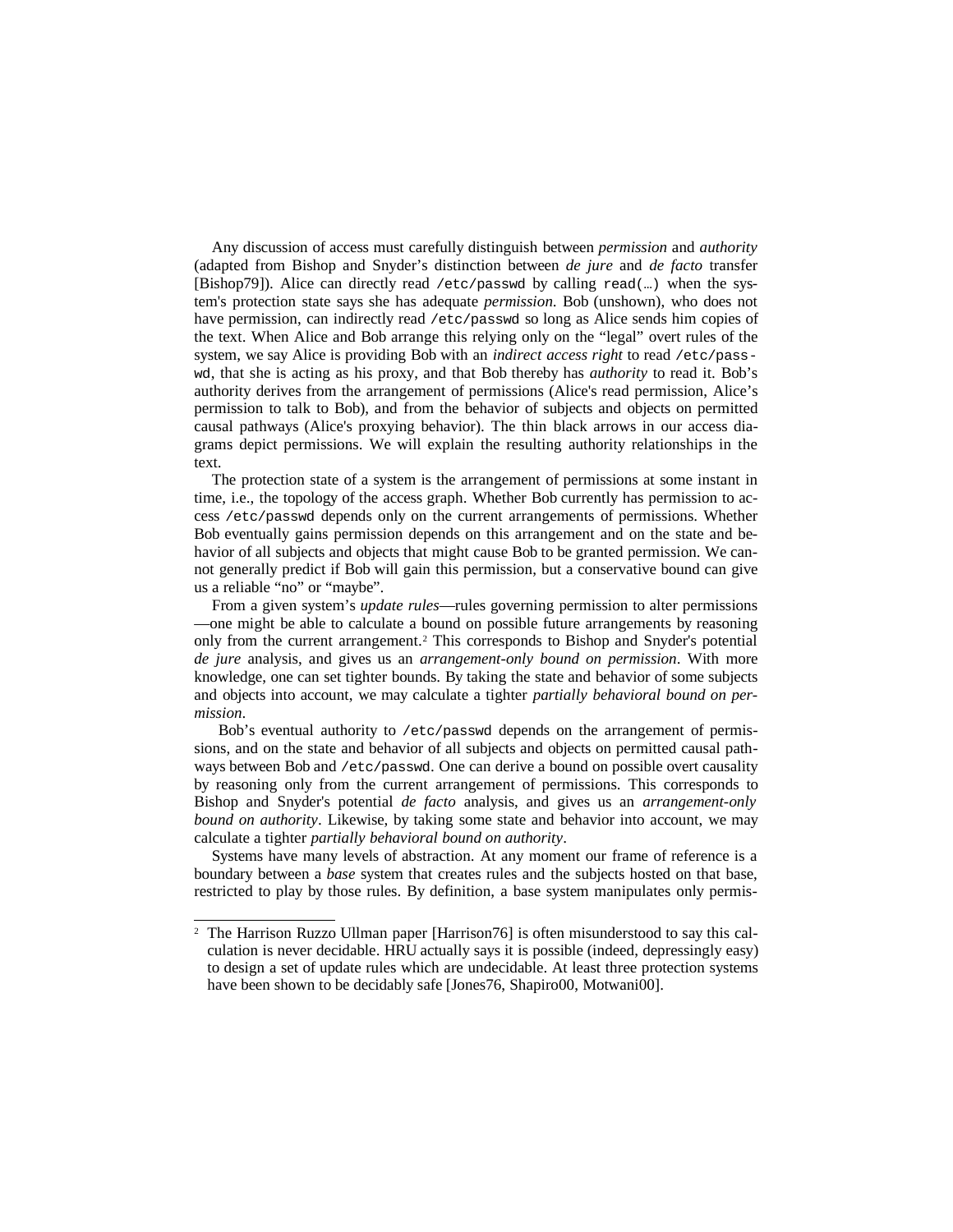sions. Subjects extend the expressiveness of a base system by building abstractions whose behavior further limits the authority it provides to others. Taking this behavior into account, one can calculate usefully tighter bounds on authority. As our description ascends levels of abstraction [Neumann80], the authority manipulated by the extensions of one level becomes the permissions manipulated by the primitives of the next higher base. Permission is relative to a frame of reference. Authority is invariant.

It is unclear whether Saltzer and Schroeder's *Principle of Least Privilege* is best interpreted as least permission or least authority. As we will see, there is an enormous difference between the two.

# **3. How Much Authority Does "cp" Need?**

Consider how the following Unix shell command works:

```
$ cp foo.txt bar.txt
```
Here, your shell passes to the cp program the two strings "foo.txt" and "bar.txt". By these strings, you mean particular files in your file system—your namespace of files. In order for cp to open the files you name, it must use your namespace, and it must be able to read and write any file you might name that you can read and write. Not only does cp operate with all your authority, it must. Given this way of using names, cp's *least authority* still includes all of your authority to the file system. So long as we normally install and run applications in this manner, both security and reliability are hopeless.

By contrast, consider:

\$ cat < foo.txt > bar.txt

This shell command brings about the same end effect. Although cat also runs with all your authority, for this example at least, it does not need to. As with function calls in any lexically scoped language (even FORTRAN), the names used to designate arguments are evaluated in the caller's namespace prior to the call (here, by opening files). The callee gets direct access to the first-class anonymous objects passed in, and designates them with parameter "names" bound in its own private name space (here, file descriptor numbers). The file descriptors are granted only to this individual process, so only this process can use these file descriptors to access these files. In this case, the two file descriptors passed in are all the authority cat needs to perform this request.

Today's widely deployed systems use both styles of access control. They grant permission to open a file on a per-account basis, creating the pools of authority on which viruses grow. These same systems flexibly grant access to a file descriptor on a per-process basis. Ironically, only their support of the first style is explained *as* their access control system. Object-capability systems differ from current systems more by the elimination of the first style than by the elaboration of the second.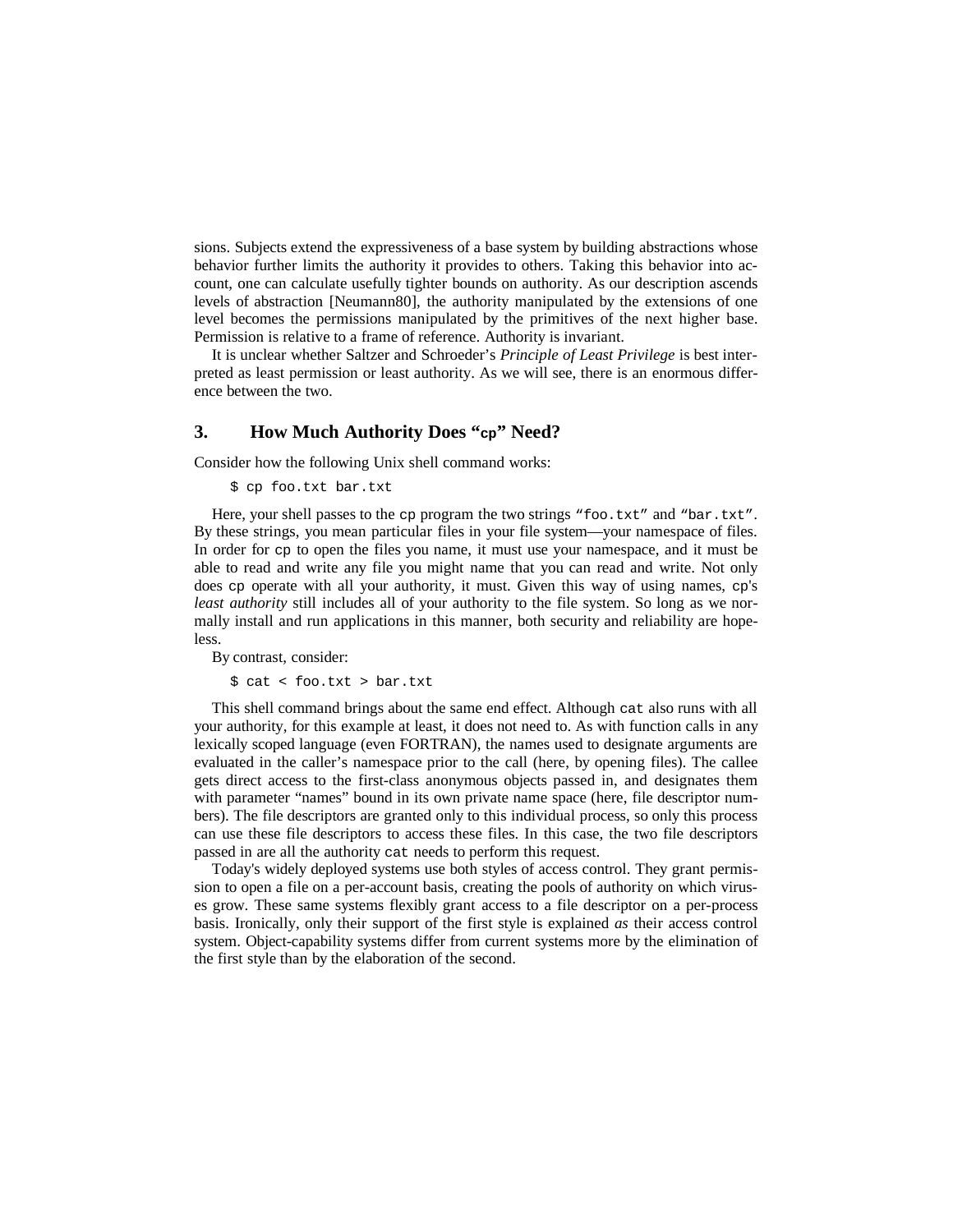If support for the first style were eliminated and cat ran with access *only* to the file descriptors passed in, it could still do its job, and we could more easily reason about our vulnerabilities to its malice or bugs. In our experience of object-capability programming, these radical reductions of authority and vulnerability mostly happen naturally.

# **4. The Object-Capability Paradigm**

In the object model of computation [Goldberg76, Hewitt73], there is no distinction between subjects and objects. A non-primitive object, or *instance*, is a combination of code and state, where *state* is a mutable collection of *references* to objects. The *computational system* is the dynamic reference graph of objects. Objects—behaving according to their code—interact by sending messages on references. Messages carry references as arguments, thereby changing the connectivity of the reference graph.

The *object-capability* model uses the reference graph *as* the access graph, requiring that objects can interact *only* by sending messages on references. To get from objects to object-capabilities we need merely prohibit certain primitive abilities



which are not part of the object model anyway, but which the object model by itself doesn't require us to prohibit—such as forged pointers, direct access to another's private state, and mutable static state [Kahn88, Rees96, Miller00]. For example, C++, with its ability to cast integers into pointers, is still within the object model but not the object-capability model. Smalltalk and Java fall outside the object-capability model because their mutable static variables enable objects to interact outside the reference graph.

Whereas the *functionality* of an object program depends only on the abilities provided by its underlying system, the *security* of an object-capability program depends on underlying inabilities as well. In a graph of mutually suspicious objects, one object's correctness depends not only on what the rules of the game say it can do, but also on what the rules say its potential adversaries cannot do.

## **4.1. The Object-Capability Model**

The following model is an idealization of various object languages and object-capability operating systems. All its access control abilities are present in DVH (Dennis and van Horn's Supervisor) and most other object-capability systems. <sup>3</sup> Object-capability systems differ regarding concurrency control, storage management, equality, typing, and the primitiveness of messages, so we avoid these issues in our model. Our model does as-

<sup>3</sup> Our object-capability model is essentially the untyped lambda calculus with applicative-order local side effects and a restricted form of eval—the model Actors and Scheme are based on. This correspondence of objects, lambda calculus, and capabilities was noticed several times by 1973 [Goldberg76, Hewitt73, Morris73], and investigated explicitly in [Tribble95, Rees96].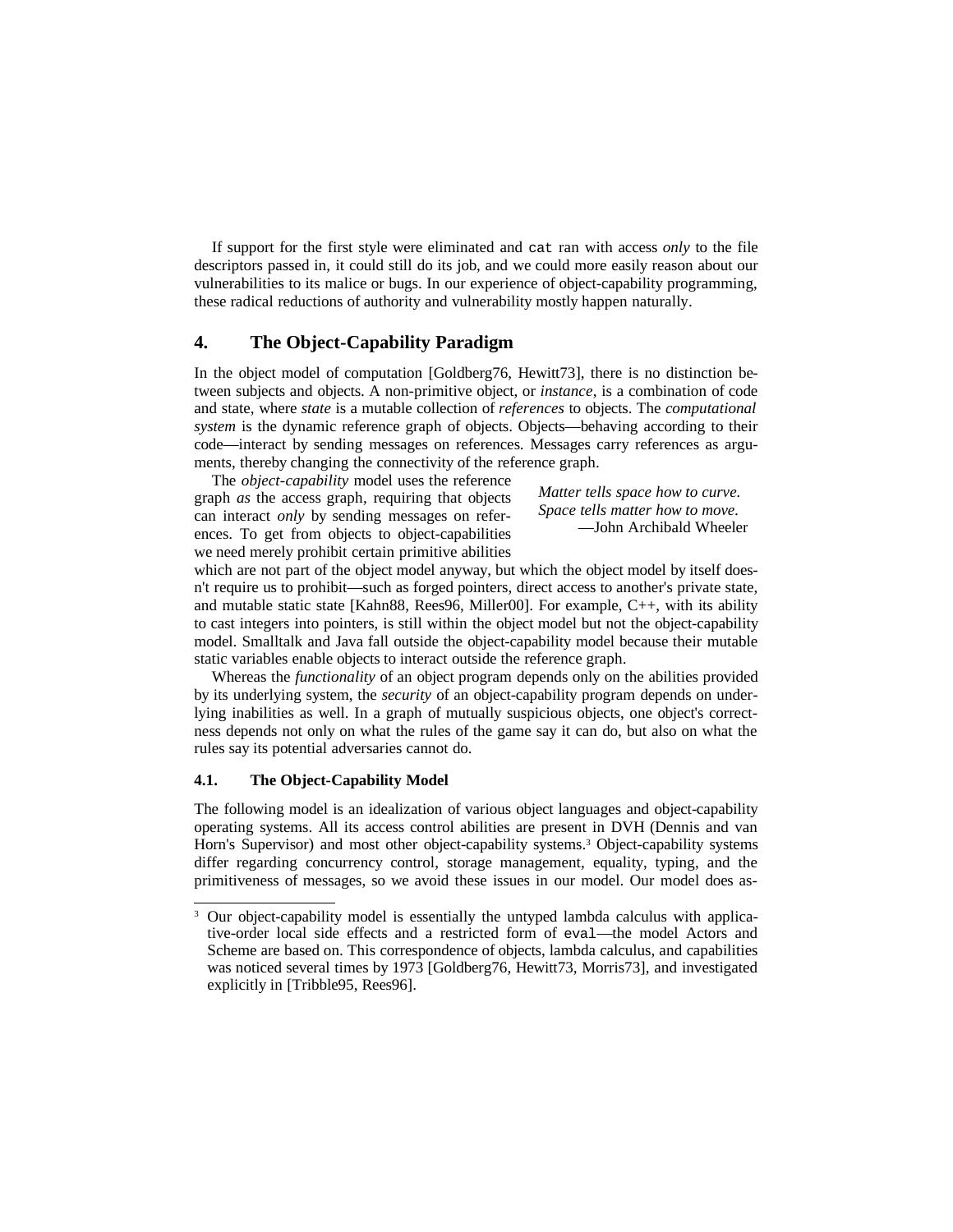| <b>Model Term</b>                                               | <b>Capability OS Terms</b> | <b>Object Language Terms</b>   |
|-----------------------------------------------------------------|----------------------------|--------------------------------|
| instance                                                        | process, domain            | instance, closure              |
| code                                                            | non-kernel program         | lambda expression,             |
|                                                                 | + literal data             | class file, method table       |
| state                                                           | address space $+ c$ -list  | environment.                   |
|                                                                 | (capability list)          | instance variable frame        |
| index                                                           | virtual memory address,    | lexical name, variable offset, |
|                                                                 | c-list index               | argument position              |
| loader                                                          | domain creator, exec       | eval, ClassLoader              |
| $\mathbf{Table 1.}$ Okiaat (Canakility Cannon and in a Canacuta |                            |                                |

**Table 1**: Object / Capability Corresponding Concepts

sume reusable references, so it may not fit object-capability systems based on concurrent logic/constraint programming [Miller87, Kahn88, Roy02]. However, our examples may easily be adapted to any object-capability system despite these differences.

The static state of the reference graph is composed of the following elements.

- An object is either a *primitive* or an *instance*. Later, we explain three kinds of primitives: *data*, *devices*, and a *loader*. Data is immutable.
- An *instance* is a combination of *code* and *state*. We say it is an *instance of* the behavior described by its code. For example, we say an operating system process is an instance of its program.
- An instance's *state* is a mutable map from *indexes* to *references*.
- A *reference* provides access to an object, indivisibly combining designation of the object, the permission to access it, and the means to access it. The permission arrows on our access diagrams now depict references.
- A *capability* is a reference to non-data.
- ◆ *Code* is some form of data (such as instructions) used to describe an instance's behavior to a loader, as explained below. Code also contains literal data.
- Code describes how a *receiving instance* (or "self") reacts to an *incoming message*.
- While an instance is reacting, its *addressable references* are those in the incoming message, in the receiving instance's state, and in the literal data of the receiving instance's code. The *directly accessible objects* are those designated by addressable references.
- An *index* is some form of data used by code to indicate which addressable reference to use, or where in the receiving instance's state to store an addressable reference. Depending on the system, an index into state may be an instance variable name or offset, a virtual memory address, or a capability-list index (a c-list index, like a file descriptor number). An index into a message may be an argument position, argument keyword, or parameter name.

Message passing and object creation dynamically change the graph's connectivity.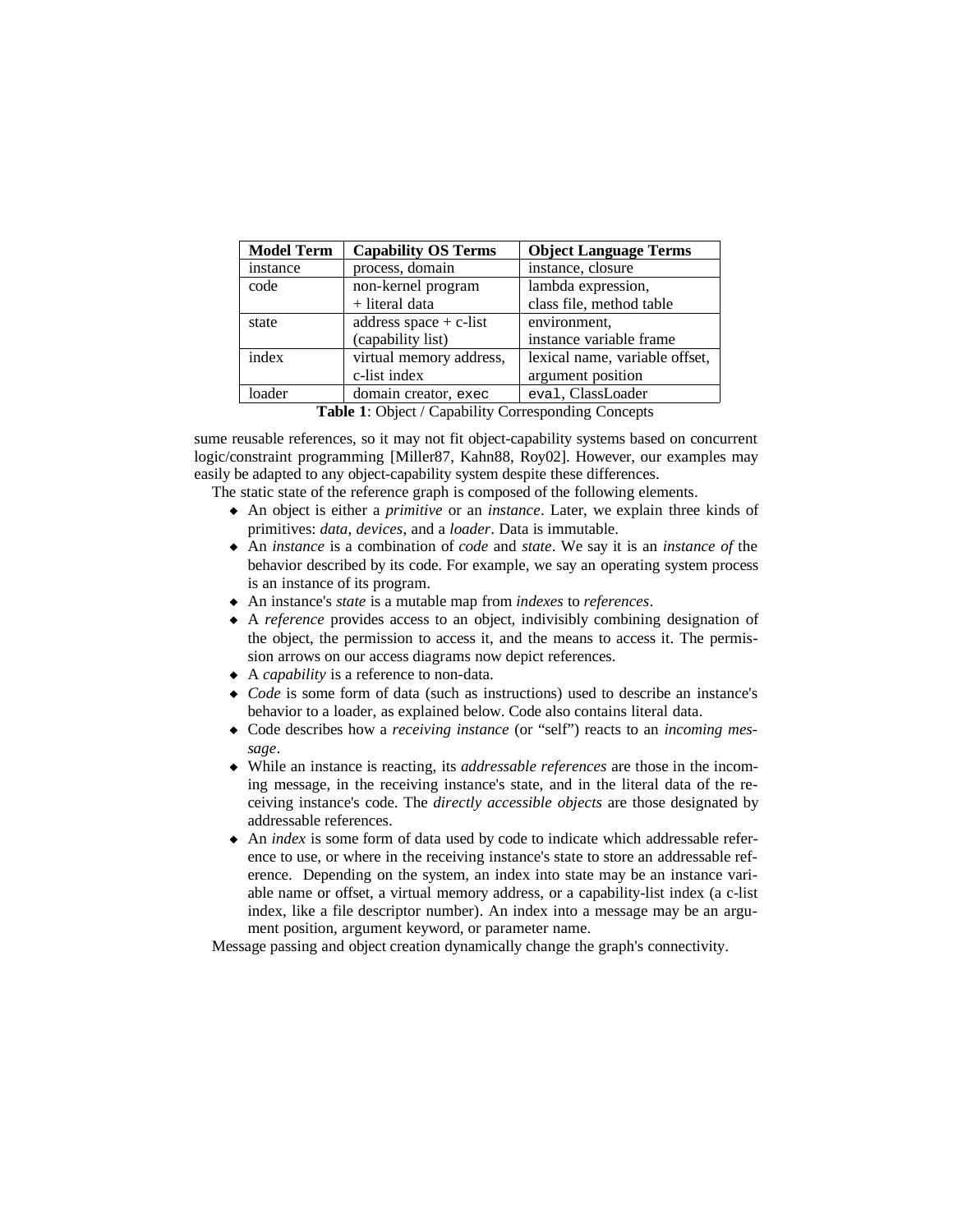In the initial conditions of Figure 2, Bob and Carol are *directly accessible* to Alice. When Alice sends Bob the message "foo(carol)", she is both accessing Bob and permitting Bob to access Carol.

Alice can cause effects on the world outside herself only by sending messages to objects directly accessible to her (Bob), where she may in-



**Fig 2**: Introduction by Message Passing

clude, at distinct argument indexes, references to objects directly accessible to her (Carol). We model a call-return pattern as two messages. For example, Alice gains information from Bob by causing Bob (with a query) to cause her to be informed (with a return).

Bob is affected by the world outside himself only by the arrival of messages sent by those with access to him. On arrival, the arguments of the message (Carol) become directly accessible to Bob. Within the limits set by these rules, and by what Bob may feasibly know or compute, Bob reacts to an incoming message only according to his code. All computation happens only in reaction to messages.

We distinguish three kinds of primitive objects.

- ◆ *Data* objects, such as the number 3. Access to these are knowledge limited rather than permission limited. If Alice can figure out which integer she wants, whether 3 or your private key, she can have it. Data provides only information, not access. Because data is immutable, we need not distinguish between a reference to data and the data itself. (In an OS context, we model user-mode compute instructions as data operations.)
- *Devices*. For purposes of analysis we divide the world into a *computational system* containing all objects of potential interest, and an *external world*. On the boundary are primitive *devices*, causally connected to the external world by unexplained means. A non-device object can only affect the external world by sending a message to an accessible output device. A non-device object can only be affected by the external world by receiving a message from an input device that has access to it.
- A *loader* makes new instances. The creation request to a loader has two arguments: code describing the behavior of the new instance, and an index  $\Rightarrow$  reference map providing *all* the instance's initial state. A loader must ensure (whether by code verification or hardware protection) that the instance's behavior cannot violate the rules of our model. A loader returns the *only* reference to the new instance. (Below, we use a loader to model nested lambda evaluation.) As a safe simplification of actual systems, this paper assumes a single, immutable, universally accessible loader.

By these rules, *only connectivity begets connectivity*—all access must derive from previous access. Two disjoint subgraphs cannot become connected as no one can introduce them. Arrangement-based analysis of bounds on permission proceeds by graph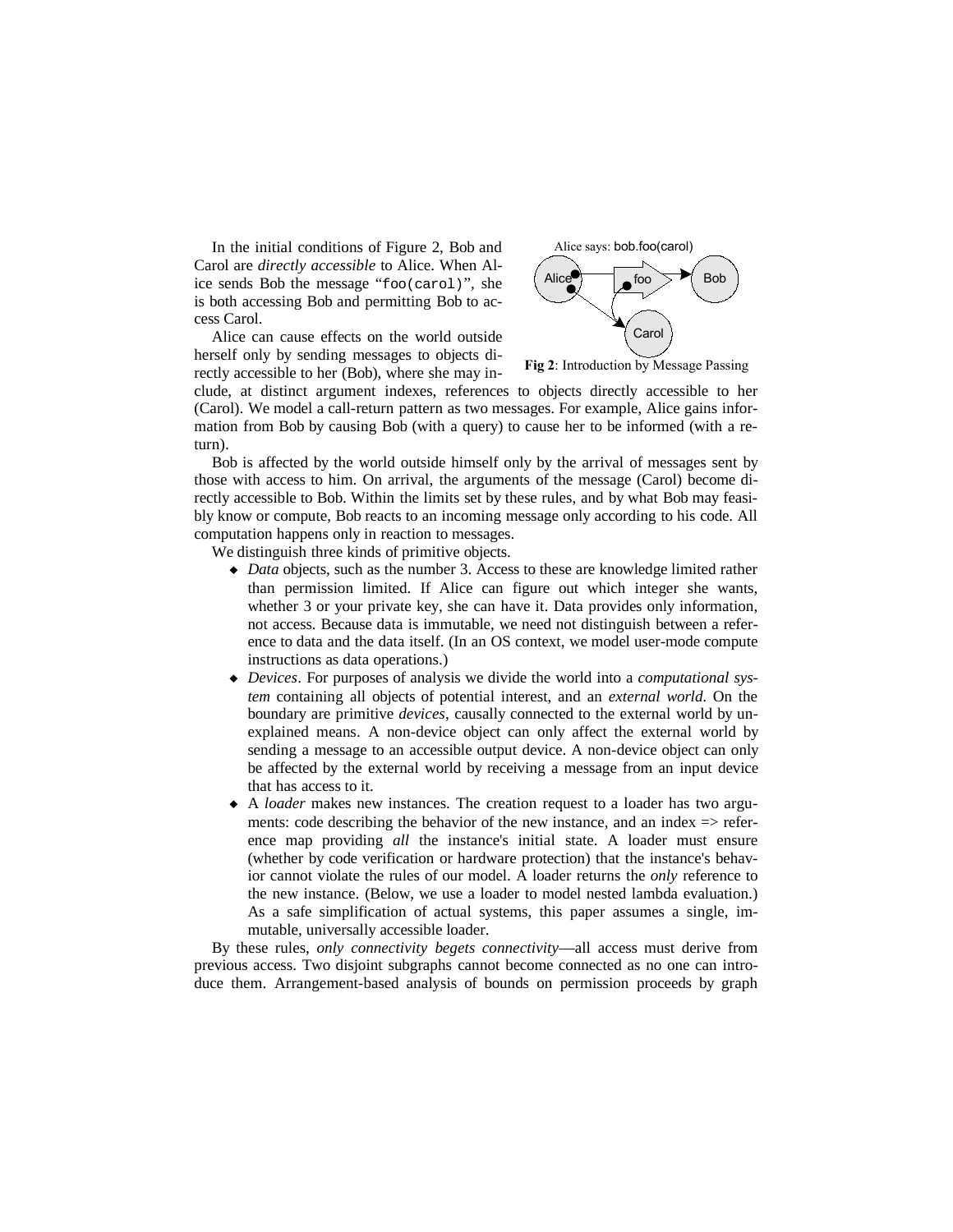reachability arguments. Overt causation, carried only by messages, flows only along permitted pathways, so we may again use reachability arguments to reason about bounds on authority and causality. The transparency of garbage collection relies on such arguments.

The object-capability model recognizes the security properties latent in the object model. All the restrictions above are consistent with good object programming practice even when security is of no concern.

### **4.2. A Taste of** *E*

To illustrate how the object-capability model is used to solve access control problems, we use a subset of the *E* language as our notation. This subset directly embodies our objectcapability model. All the functionality it provides is present in DVH. Full *E* extends the capability paradigm beyond the model presented above. Using a cryptographic capability protocol among mutually suspicious machines, *E* creates a distributed persistent reference graph, supporting decentralized access control with somewhat weaker properties than are possible within a single machine. These issues are beyond the scope of this paper. For the rest of this paper, "*E*" refers to our subset of *E*.

In *E*, an instance is a single-parameter closure instantiated by lambda evaluation. The single (implicit) parameter is for the incoming message. A message send applies an object-as-closure to a message-as-argument. *E* combines Scheme-like semantics [Kelsey98] with syntax for message sending, method dispatch, and soft type checking, explained below. Here is a simple data abstraction.

```
def pointMaker {
    <u>to</u> <b>make</b>(x : int, y : int) : any {</u>
         def point {
             to getX() :int { return x }
             to getY() : int { <u>return</u> y }
              to add(otherPt) :any {
                  return pointMaker.make(x.add(otherPt.getX()),
                                             y.add(otherPt.getY()))
              }
         }
         return point
    }
}
```
The expressions defining pointMaker and point are object definitions—both a lambda expression and a variable definition. An object definition evaluates to a closure whose behavior is described by its body, and it defines a variable (shown in bold italics) to hold this value. The body consists of  $t_0$  clauses defining methods, followed by an optional match clause as we will see later. Because an object is always applied to a message, the message parameter is implicit, as is the dispatch on the message name to select a method. The pointMaker has a single method, make, that defines and returns a new point.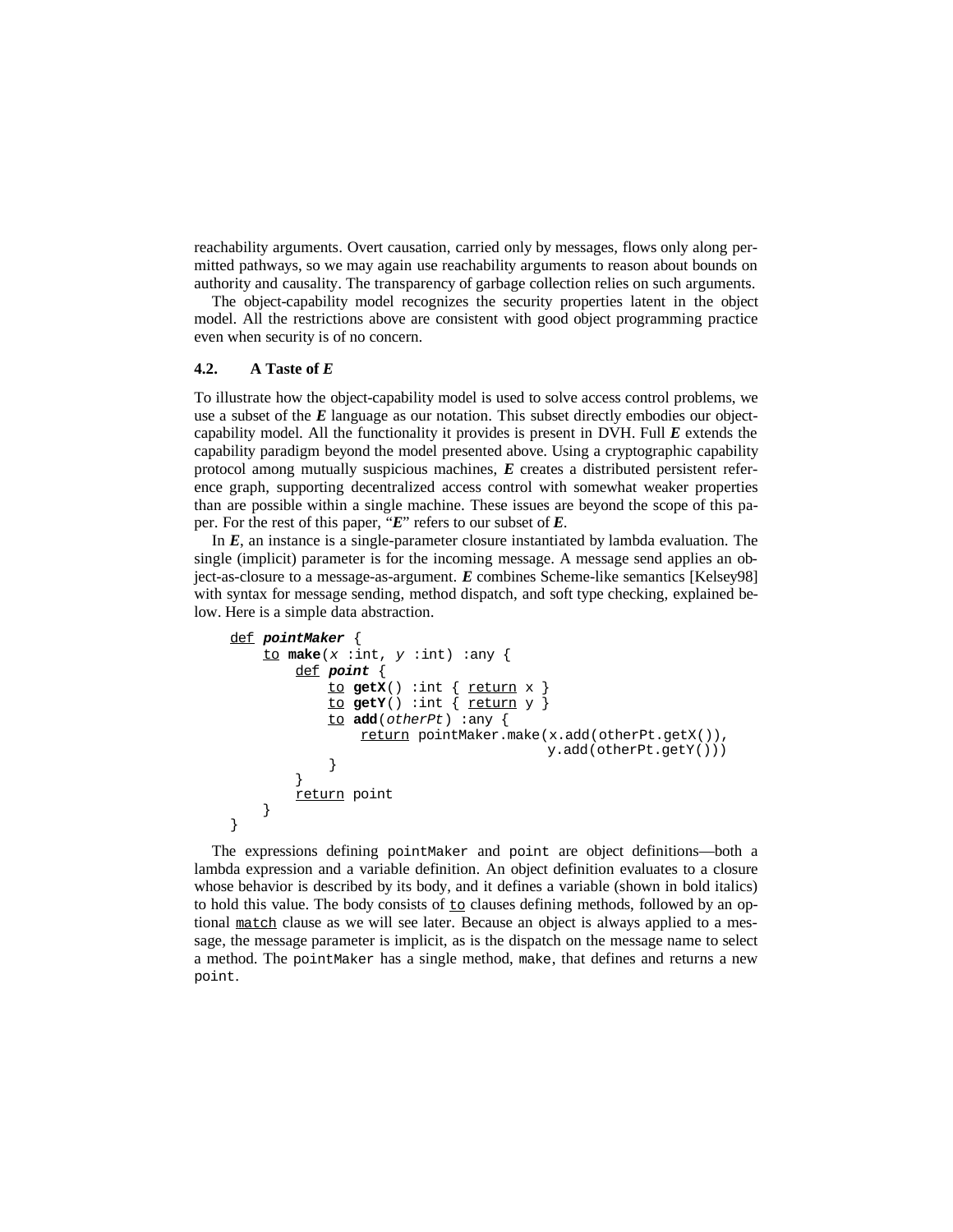Method definitions (shown in bold) and variable definitions (shown in italics) can have an optional soft type declaration [Cartwright91], shown as a ":" followed by a guard expression. A guard determines which values may pass. The any guard used above allows any value to pass as is.

The nested definition of point uses  $x$  and  $y$  freely. These are its instance variables, and together form its state. The state maps from indexes " $x''$  and " $y''$ " to the associated values from point's creation context.

Using the loader described above, we can transform the above code to

```
def pointMaker {
       <u>to</u> <b>make</b>(x <i>int</i>, y <i>int</i>) <i>any</i> {</u>
              \underline{\text{def}} point := loader.load("def point \{...\}',
                                                            \begin{bmatrix} \n^w x'' &=& x \\ \n^w x'' &=& x \n\end{bmatrix}return point
       }
}
```
Rather than a source string, a realistic loader would accept some form of separately compiled code.

The expression  $[xx'' \Rightarrow x, y'' \Rightarrow y]$  builds a map of index => reference associations. All "linking" happens only by virtue of these associations—only connectivity begets connectivity.

Applying this transformation recursively would unnest all object definitions. Nested object definitions better explain instantiation in object languages. The loader better explains process or domain creation in operating systems. In *E*, we almost always use object definitions, but we use the loader below to achieve confinement.

### **4.3. Revocation: Redell's 1974 Caretaker Pattern**

When Alice says bob.foo(carol), she gives Bob unconditional, full, and perpetual access to Carol. Given the purpose of Alice's message to Bob, such access may dangerously exceed least authority. In order to practice POLA, Alice might need to somehow restrict the rights she grants to Bob.

*Capability systems modeled as unforgeable references present the other extreme, where delegation is trivial, and revocation is infeasible.*

> —Chander, Dean, Mitchell [Chander01]

For example, she might want to ensure she can revoke access at a later time. But in a capability system, capabilities themselves are the only representation of permission, and they provide only unconditional, full, perpetual access to the objects they designate.

What is Alice to do? She can use (a slight simplification of) Redell's Caretaker pattern for revoking access [Redell74], shown here using additional elements of *E* we explain below.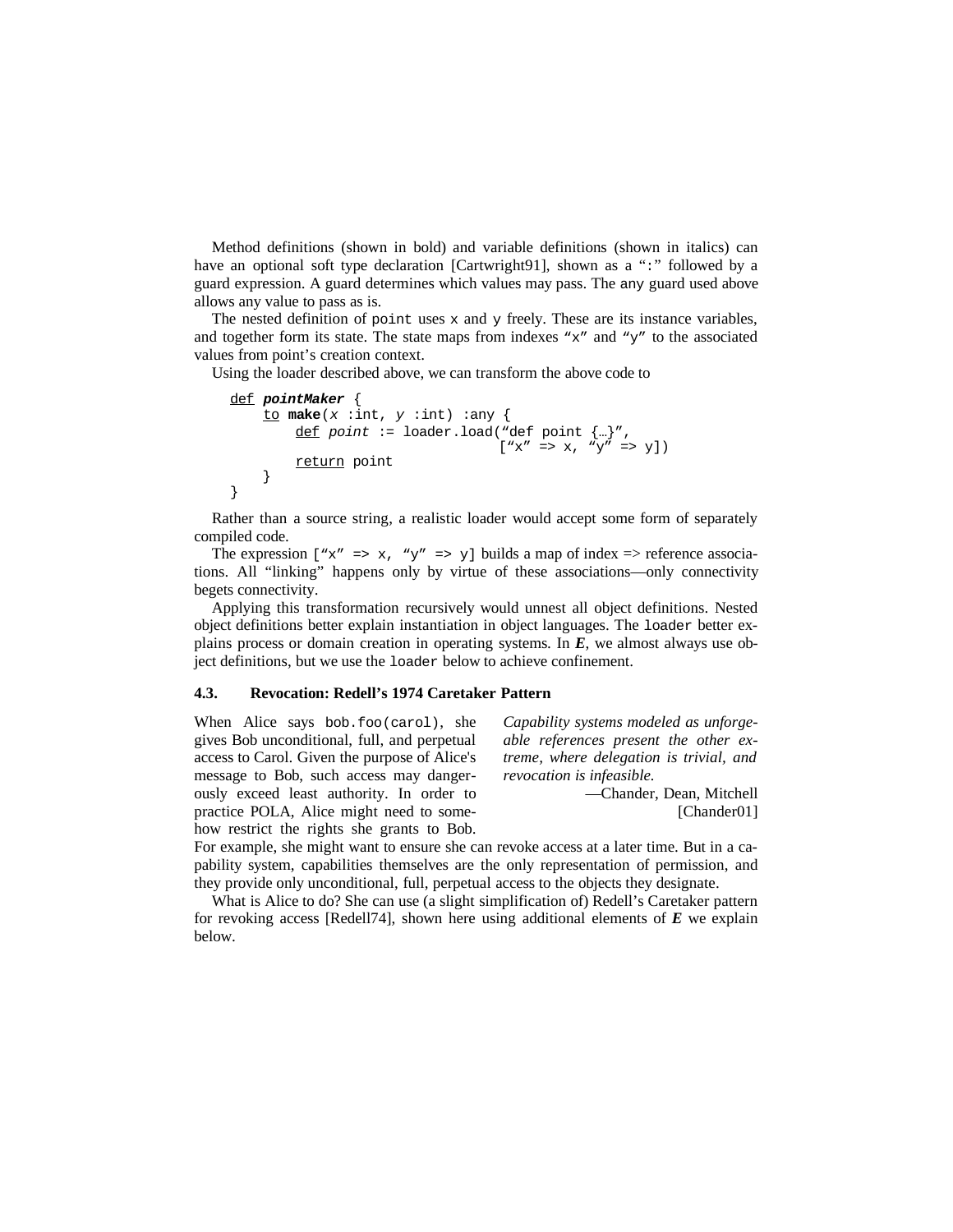```
def caretakerMaker {
    to make(var target) :any {
        def caretaker {
            match [verb :String, args :any[]] {
                E.call(target, verb, args)
            }
        }
        def revoker {
            to revoke() :void {
                target := null}
        }
        return [caretaker, revoker]
    }
}
```
Instead of saying "bob.foo(carol)", Alice can instead say:

```
def [carol2, carol2Rvkr] := caretakerMaker.make(carol)
bob.foo(carol2)
```
The Caretaker carol2 transparently forwards messages it receives to target's current value. The Revoker carol2Rvkr changes what that current value is. Alice can later revoke the effect of her grant to Bob by saying "carol2Rvkr.revoke()".

Variables in *E* are non-assignable by default. The var keyword means target can be assigned. (var is the opposite of Java's final.) Within the scope of target's definition, make defines two objects, caretaker and revoker,



and returns them to its caller in a two element list. Alice receives this pair, defines carol2 to be the new Caretaker, and defines carol2Rvkr to be the corresponding Revoker. Both objects use target freely, so they both share access to the same assignable target variable (which is therefore a separate object).

What happens when Bob invokes carol2, thinking he's invoking the kind of thing Carol is? An object definition contains methods and an optional match clause defining a matcher. If an incoming message  $(x.add(3))$  doesn't match any of the methods, it is given to the matcher. The verb parameter is bound to the message name ("add") and the args to the argument list ([3]). This allows messages to be received generically without prior knowledge of their API, much like Smalltalk's doesNotUnderstand: or Java's Proxy. Messages are sent generically using "E.call(…)", much like Smalltalk's perform:, Java's "reflection", or Scheme's apply.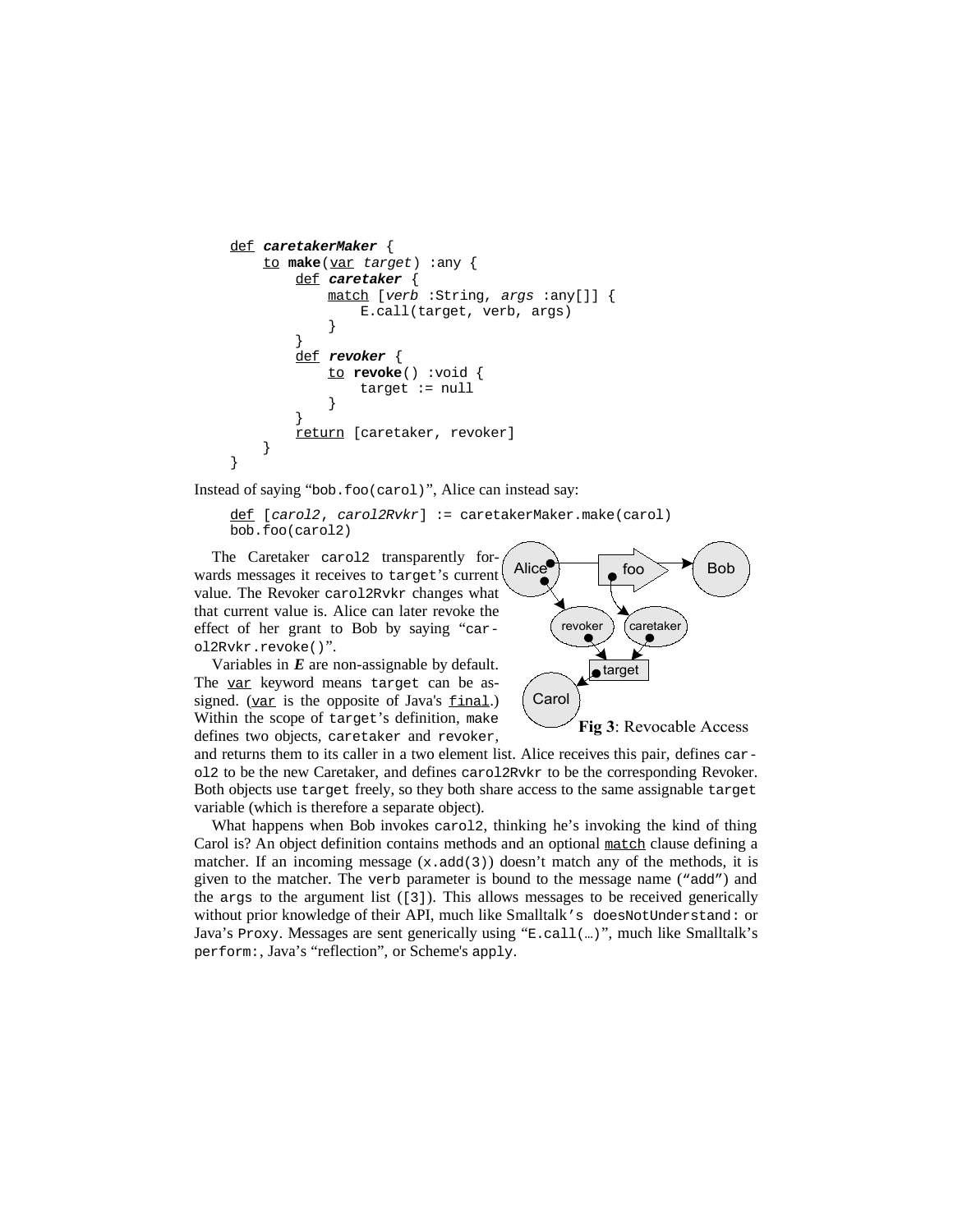This Caretaker <sup>4</sup> provides a temporal restriction of authority. Similar patterns provide other restrictions, such as *filtering facets* that let only certain messages through. Even in systems not designed to support access abstraction, many simple patterns happen naturally. Under Unix, Alice might provide a filtering facet as a process reading a socket Bob can write. The facet process would access Carol using Alice's permissions.

# **4.4. Analysis and Blind Spots**

Given Redell's existence proof in 1974, what are we to make of subsequent arguments that revocation is infeasible in capability systems? Of those who made this impossibility claim, as far as we are aware, *none* pointed to a flaw in Redell's reasoning. The key is the difference between permission and authority analysis. ([Chander01] analyzes, in our terms, only permission.) By such an analysis, Bob was never given permission to access Carol, so there was no access to Carol to be revoked! Bob was given permission to access carol2, and he still has it. No permissions were revoked.

*A security officer investigating an incident needs to know who has access to a compromised object.*

—Karger and Herbert [Karger84]

In their paper, Karger and Herbert propose to give a security officer a list of all subjects who are, in our terms, permitted to access Carol. This list will not include Bob's access to Carol, since this indirect access is represented only by the system's protection state taken together with the behavior of objects playing by the rules. Within their system, Alice, by restricting the authority given to Bob as she should, has inadvertently thwarted the security officer's ability to get a meaningful answer to his query.

*To render a permission-only analysis useless, a threat model need not include either malice or accident; it need only include subjects following security best practices.*

An arrangement-only bound on permission or authority would include the possibility of the Caretaker giving Bob direct access to Carol—precisely what the Caretaker was constructed not to do. Only by reasoning about behaviors can Alice see that the Caretaker is a "smart reference". Just as pointMaker extends our vocabulary of data types, raising the abstraction level at which we express solutions, so does the Caretaker extend our vocabulary for expressing access control. Alice (or her programmer) should use arrangement-only analysis for reasoning about what potential adversaries may do. But Alice also interacts with many objects, like the Caretaker, *because* she has some confidence she understands their actual behavior.

<sup>4</sup> The simple Caretaker shown here depends on Alice assuming that Carol will not provide Carol's clients with direct access to herself.

See www.erights.org/elib/capability/deadman.html for a more general treatment of revocation in *E*.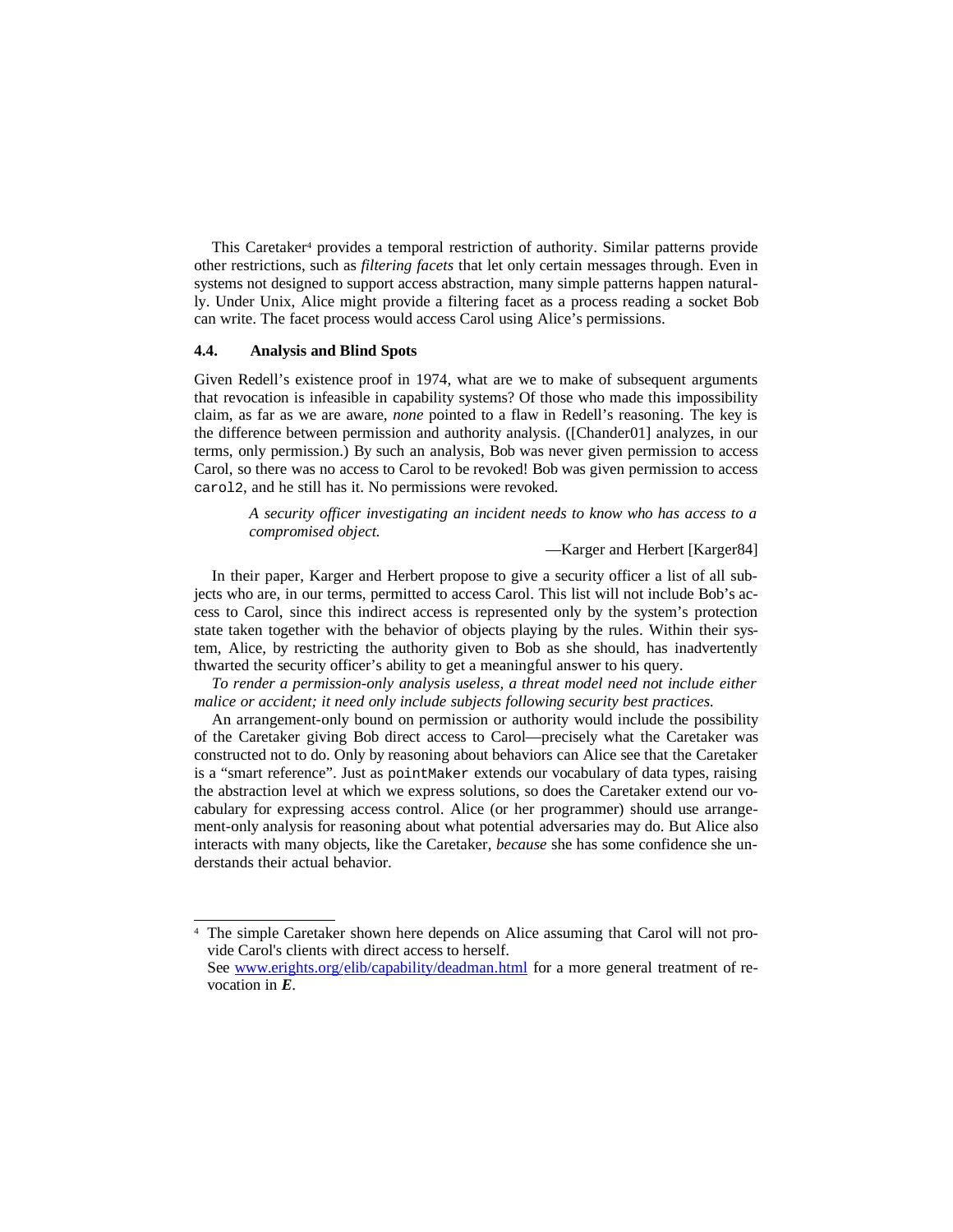# **4.5. Access Abstraction**

The object-capability model does not describe access control as a separate concern, to be bolted on to computation organized by other means. Rather it is a model of modular computation with no separate access control mechanisms. All its support for access control is well enough motivated by the pursuit of abstraction and modularity. Parnas' principle of *information hiding* [Parnas72] in effect says our abstractions should hand out information only on a *need to know* basis. POLA simply adds that authority should be handed out only on a *need to do* basis [Crockford97]. Modularity and security each require both of these principles.

The *object-capability paradigm*, in the air by 1967 [Wilkes79, Fabry74], and well established by 1973 [Redell74, Hewitt73, Morris73, Wulf74, Wulf81], adds the observation that the abstraction mechanisms provided by the base model are not just for procedural, data, and control abstractions, but also for *access abstractions*, such as Redell's Caretaker. (These are "communications abstractions" in [Tribble95].)

Access abstraction is pervasive in actual capability practice, including filtering facets, unprivileged transparent remote messaging systems [Donnelley76, Sansom86, Doorn96, Miller00], reference monitors [Rajunas89], transfer, escrow, and trade of exclusive rights [Miller96, Miller00], and recent patterns like the Powerbox [Wagner02, Stiegler02]. Further, every non-security-oriented abstraction that usefully encapsulates its internal state provides, in effect, restricted authority to affect that internal state, as mediated by the logic of the abstraction.

The base system is also a security enforcing system, providing abstractions for controlling access. When all code is either trusted or untrusted, one can only extend the expressiveness of a protection system by adding code to the base, making everyone fully vulnerable to its possible misbehavior. By contrast, only Alice relies on the behavior of her Caretaker, and only to limit authority flowing between Bob and Carol. The risks to everyone, even Alice, from its misbehavior are limited because the Caretaker itself has limited authority. Alice can often bound her risk even from bugs in her own security enforcing programs.

# **5. Confinement**

*… a program can create a controlled environment within which another, possibly untrustworthy program, can be run safely… call the first program a customer and the second a service. … [the service] may leak, i.e. transmit … the input data which the customer gives it. … We will call the problem of constraining a service [from leaking data] the confinement problem.*

—Lampson [Lampson73]

Once upon a time, in the days before wireless, you (a human customer) could buy a box containing a calculator (the service) from a manufacturer you might not trust. Although you might worry whether the calculations are correct, you can at least enter your finan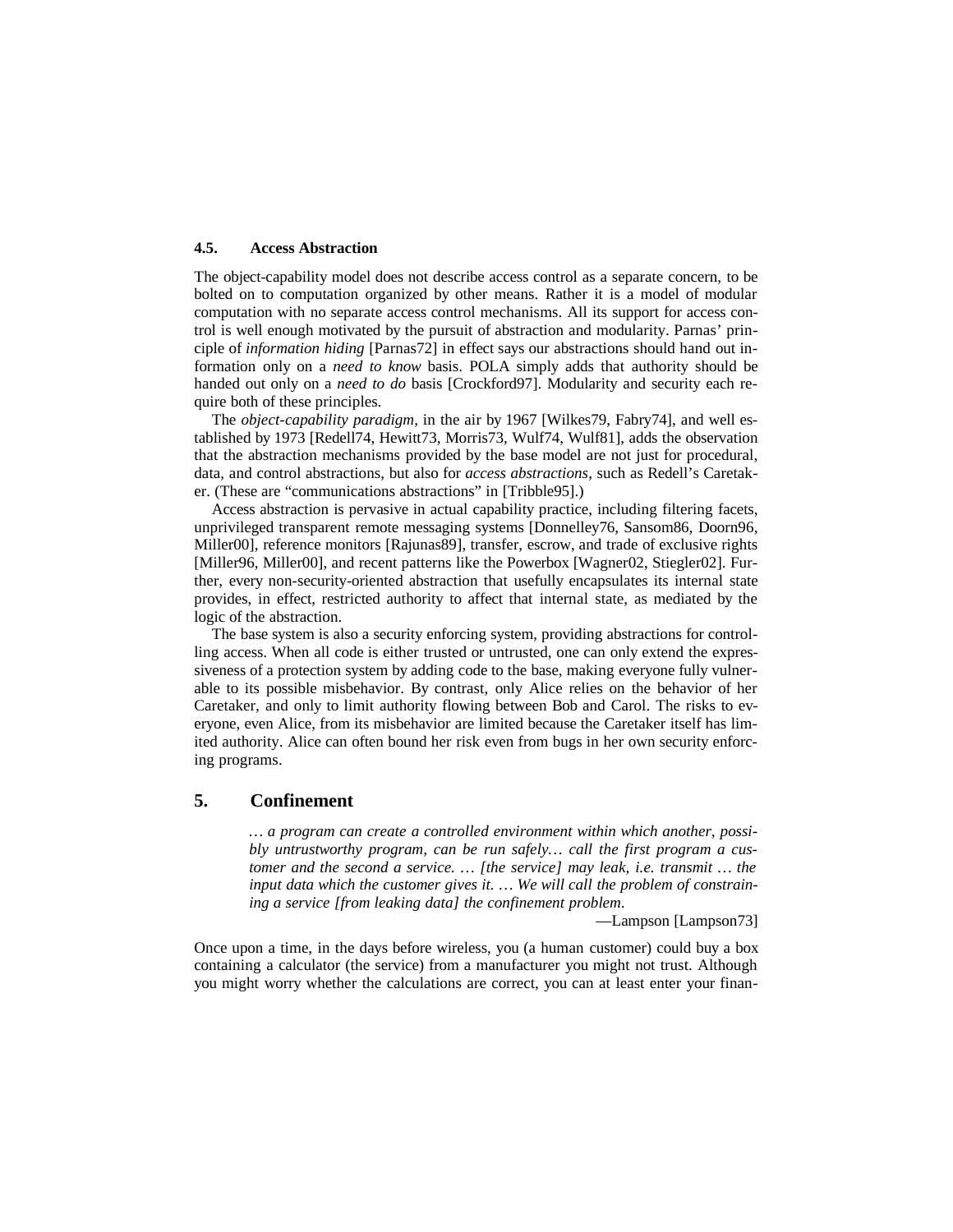cial data confident that the calculator cannot leak your secrets back to its manufacturer. How did the box solve the confinement problem? By letting you see that it comes with no strings attached. When the only causation to worry about would be carried by wires, the visible absence of wires emerging from the box—the isolation of the subgraph—is adequate evidence of confinement.

Here, we use this same technique to achieve confinement, substituting capabilities for wires. The presentation here is a simplification of confinement in actual object-capability systems [Hardy86, Shapiro99, Shapiro00, Wagner02, Yee03].

To solve confinement, assume that the manufacturer, Max, and customer, Cassie, have mutual access to a [Factory, factoryMaker] pair created by the following code. Assume that Cassie trusts that this pair of objects behaves according to this code. 5

```
def [Factory, factoryMaker] := {
    interface Factory guards FactoryStamp {…}
    def factoryMaker {
        to make(code :String) :Factory {
            def factory implements FactoryStamp {
                to new(state) :any {
                    return loader.load(code, state)
                 }
            }
            return factory
        }
    }
    [Factory, factoryMaker]
}
```
The interface .. guards expression evaluates to a (*trademark guard*, *stamp*) pair representing a new *trademark*, similar in purpose to an interface type. This syntax also defines variables to hold these objects, here named Factory and FactoryStamp. Here we use the FactoryStamp to mark instances of factory, and nothing else, as carrying this trademark. We use the Factory guard in soft type declarations, like ":Factory" above, to ensure that only objects carrying this trademark may pass. The block of code above evaluates to a [Factory, factoryMaker] pair. Only the factoryMaker of a pair can make objects, instances of factory, which will pass the Factory guard of that pair. 6

<sup>5</sup> Given *mutual* trust in this pair, our same logic solves an important mutual suspicion problem. Max knows Cassie cannot "open the case"—cannot examine or modify his code.

<sup>6</sup> Such trademarking can be implemented in DVH and in our model of object-capability computation [Morris73, Miller87, Tribble95, Rees96], so object-capability systems which provide trademarking primitively [Wulf81, Hardy85, Shapiro99, Yee03] are still within our model.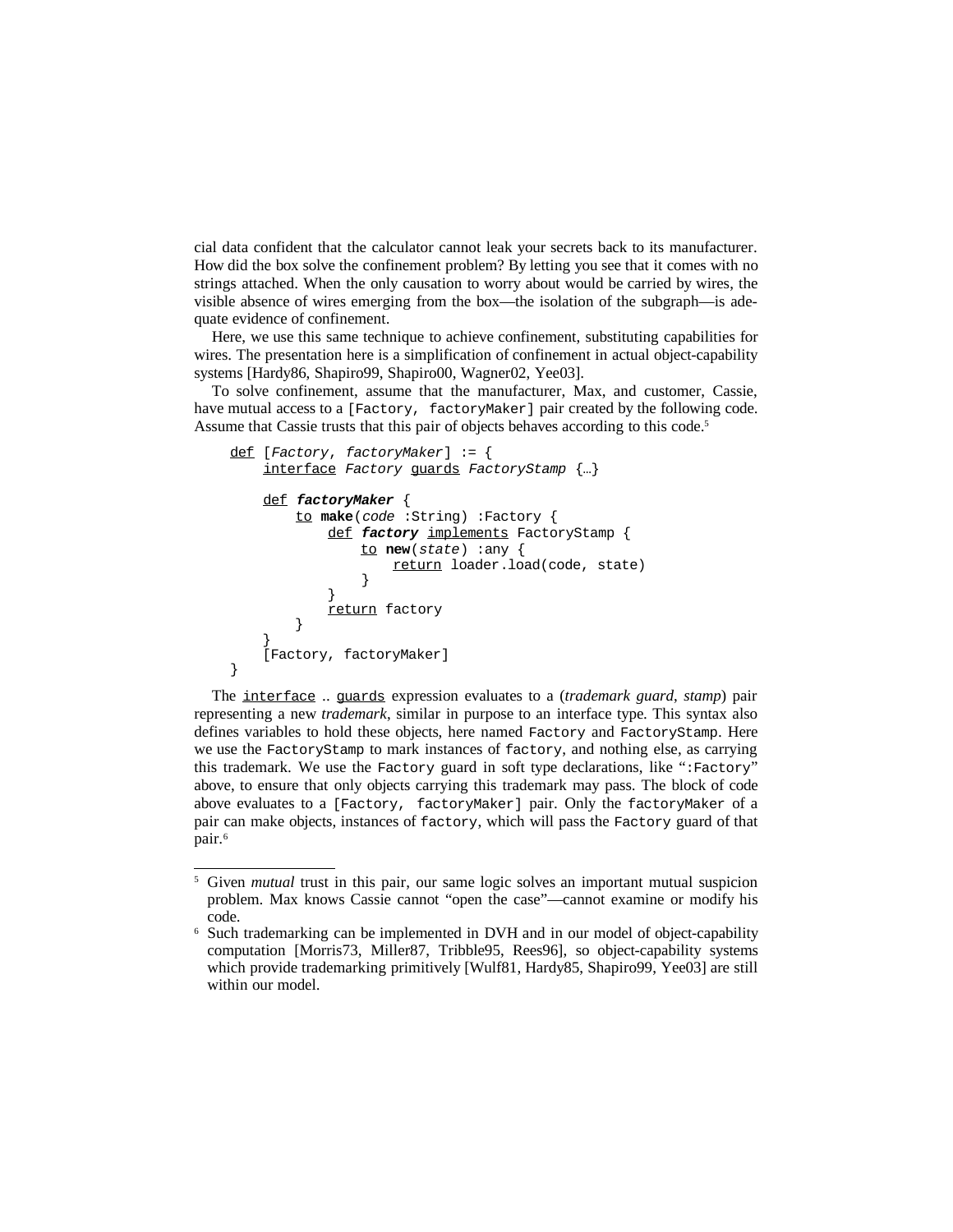Max uses a factoryMaker to package his proprietary calculator program in a box he sends to Cassie.

def calculatorFactory := factoryMaker.make("…code…") cassie.acceptProduct(calculatorFactory)

In section 5.2 Cassie uses a ":Factory" declaration on the parameter of her accept-Product method to ensure that she receives only an instance of the above factory definition. Inspection of the factory code shows that a factory's state contains only data (here, a String) and no capabilities—no access to the world outside itself. Cassie may therefore use the factory to make as many live calculators as she wants, confident that each calculator has only that access beyond itself that Cassie authorizes. They cannot even talk to each other unless Cassie allows them to.

With lambda evaluation, a new subject's code and state both come from the same parent. To solve the confinement problem, we combine code from Max with state from Cassie to give birth to a new calculator, and we enable Cassie to verify that she is the only state-providing parent. This state is an example of Lampson's "controlled environment". To Cassie, the calculator is a *controlled subject*—one Cassie knows is born into an environment controlled by her. By contrast, should Max introduce Cassie to an already instantiated calculation service, Cassie would not be able to tell whether it has prior connectivity. (Extending our analogy, suppose Max offers the calculation service from his web site.) The calculation service would be an *uncontrolled subject* to her.

We wish to reiterate that by "confinement", we refer to the overt subset of Lampson's problem, where the customer accepts only code ("a program") from the manufacturer and instantiates it in a controlled environment. We do not propose to confine information or authority given to uncontrolled subjects.

#### **5.1. A Non-Discretionary Model**

Capabilities are normally thought to be *discretionary*, and to be unable to enforce confinement. Our confinement logic above relies on the non-discretionary nature of objectcapabilities. What does it mean for an access control system to be discretionary?

*"Our discussion … rested on an unstated assumption: the principal that creates a file or other object in a computer system has unquestioned authority to authorize access to it by other principals. …We may characterize this control pattern as* discretionary*." [emphasis in the original]*

—Saltzer and Schroeder [Saltzer75]

Object-capability systems have no principals. A human user, together with his shell and "home directory" of references, participates, in effect, as just another subject. With the substitution of "subject" for "principal", we will use this classic definition of "discretionary".

By this definition, *object-capabilities are not discretionary*. In our model, in DVH, and in most actual capability system implementations, even if Alice creates Carol, Alice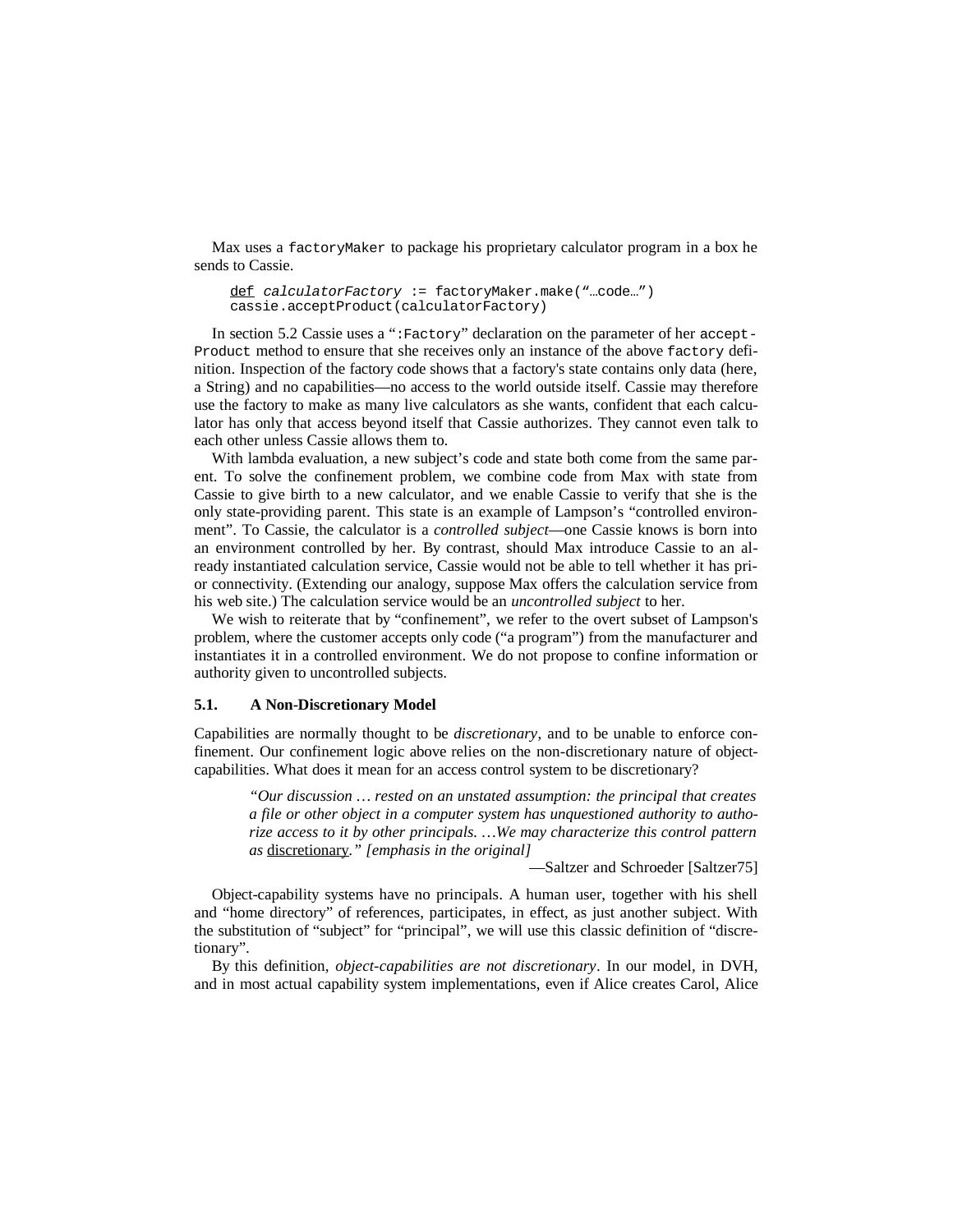may still only authorize Bob to access Carol if Alice has authority to access Bob. If capabilities were discretionary, they would indeed be unable to enforce confinement. To illustrate the power of confinement, we use it below to enforce the \*-properties.

# **5.2. The \*-Properties**

*Boebert made clear in [[Boebert84]] that an unmodified or classic capability system cannot enforce the \*-property or solve the confinement problem.*

—Gong [Gong89]

Briefly, the \*-properties taken together allow subjects with lower (such as "secret") clearance to communicate to subjects with higher (such as "top secret") clearance, but prohibit communication in the reverse direction [Bell74]. KeySafe is a concrete and realistic design for enforcing the \*-properties on KeyKOS, a pure object-capability system [Rajunas89]. However, claims that capabilities cannot enforce the \*-properties continue [Gong89, Kain87, Wallach97, Saraswat03], citing [Boebert84] as their support. Recently, referring to [Boebert84], Boebert writes:

*The paper … remains, no more than an offhand remark. … The historical significance of the paper is that it prompted the writing of [[Kain87]]*

—Boebert [Boebert03]

Boebert here defers to Kain and Landwehr's paper [Kain87]. Regarding object-capability systems, Kain and Landwehr's paper makes essentially the same impossibility claims, which they support only by citing and summarizing Boebert. To lay this matter to rest, we show how Cassie solves Boebert's challenge problem—how she provides a one way communication channel to subjects she doesn't trust, say Q and Bond, who she considers to have secret and top secret clearance respectively. Can Cassie prevent Boebert's attack, in which Q and Bond use the rights Cassie provides to build a reverse channel?

Completing our earlier confinement example, Cassie accepts a calculator factory from Max using this method.

```
to acceptProduct(calcFactory :Factory) :void {
    var diode : int := 0def diodeWriter {
         to write(val :int) :void { diode := val }
     }
    def diodeReader {
         to read() :int { return diode }
     }
    \overline{\text{def}} q := \text{category.new}([\text{``writeUp''} \implies \text{diodeWriter}, \text{ ...}])def bond := calcFactory.new(["readDown" => diodeReader, …])
     …
}
```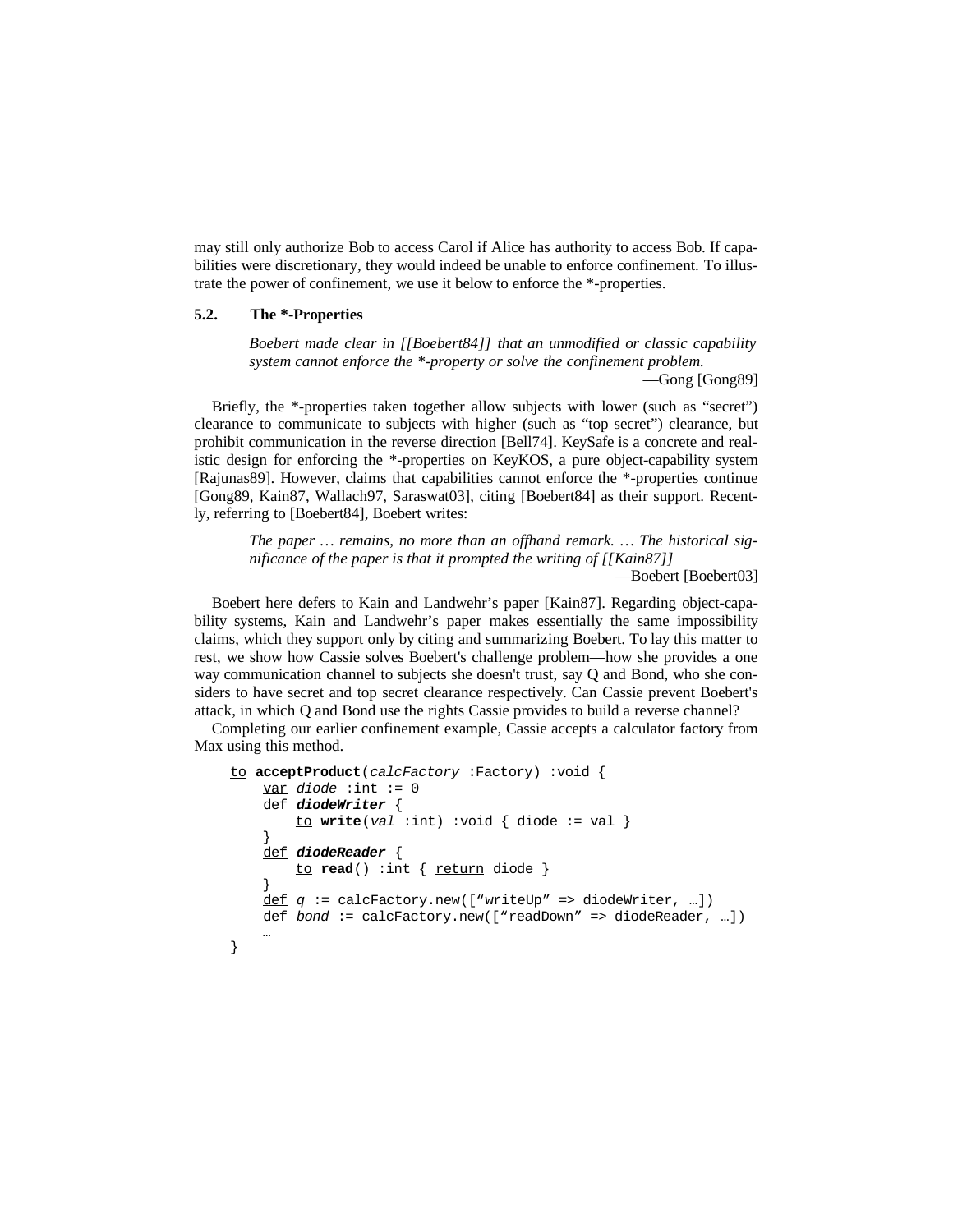Cassie creates two calculators to serve as Q and Bond. She builds a data diode by defining a diodeWriter, a diodeReader, and an assignable diode variable they share. She gives Q and Bond access to each other only through the data diode. Applied to Cassie's arrangement, Boebert's attack starts by observing that Q can send a capability as an argument in a message to the diodeWriter. An arrangement-only analysis of bounds on permissions or authority supports Boebert's case—the data diode might introduce this argument to Bond. Only by examining the behavior of the data diode can we see the tighter bounds it was built to enforce. It transmits data (here, integers) in only one direction and capabilities in neither. (Q cannot even read what he just wrote!) Cassie relies on the behavior of the factory and data diode abstractions to enforce the \*-properties and prevent Boebert's attack. (See [Miller03] for further detail.)

# **5.3. The Arena and Terms of Entry**

Policies like the \*-properties are generally assumed to govern a computer system as a whole, to be enforced in collaboration with a human sys-admin or security officer. In a capability system, this is a matter of *initial conditions*. If the owner of the system wishes such a policy to govern the entire system, she can run such code when the system is first generated, and when new users join. But what happens after the big bang? Let's say Alice meets Bob, who is an uncontrolled subject to her. Alice can still enforce "additive" policies on Bob, e.g., she can give him revocable access to Carol, and then revoke it. But she cannot enforce a policy on Bob that requires removing prior rights from Bob, for that would violate Bob's security!

Instead, as we see in the example above, acting as Lampson's "customer", she sets up an *arena*—Lampson's "controlled environment"—with initial conditions she determines, governed by her rules, and over which she is the sys-admin. If her rules can be enforced on uncontrolled subjects, she can admit Bob onto her arena as a player. If her rules require the players not to have some rights, she must set *terms of entry*. "Please leave your cellphones at the door." A prospective participant (Max) provides a player (calcFactory) to represent his interests within the arena, where this player can pass the security check at the gate (here, :Factory). No rights were taken away from anyone; participation was voluntary.

The arena technique corresponds to *meta-linguistic abstraction*—an arena is a virtual machine built within a virtual machine [Abelson86, Safra86]. The resulting system can be described according to either level of abstraction—by the rules of the base level objectcapability system or by the rules of the arena. The subjects built by the admitted factories are also subjects within the arena. At the base level, we would say Q has permission to send messages to diodeWriter and authority to send integers to Bond. At the arena level of description, we would say a data diode is a primitive part of the arena's protection state, and say Q has permission to send integers to Bond. Any base level uncontrolled subjects admitted into the arena are devices of the arena—they have mysterious connections to the arena's external world.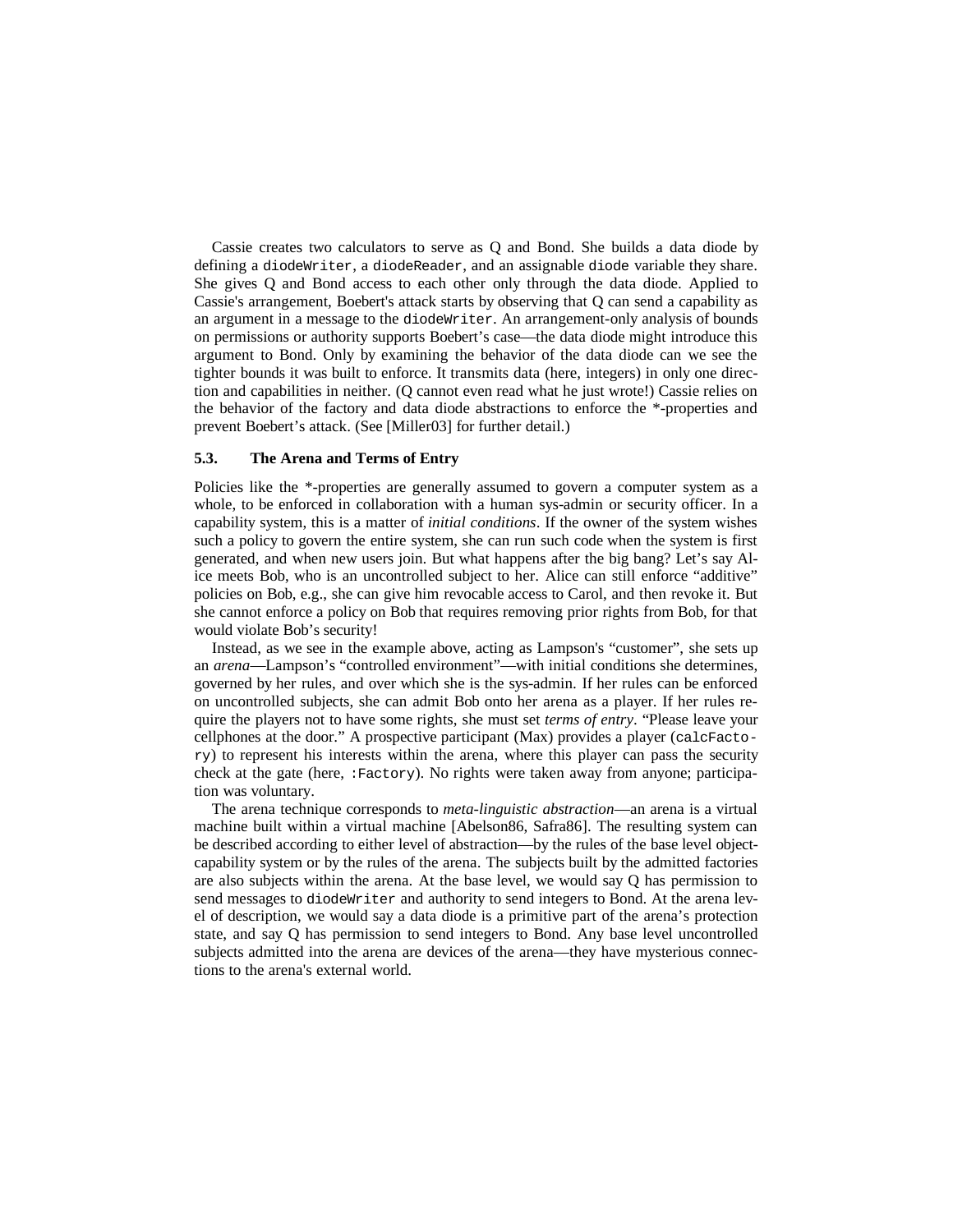When the only inputs to a problem are data (here, code), any system capable of universal computation can solve any solvable problem, so questions of absolute possibility become useless for comparisons. Conventional language comparisons face the same dilemma, and language designers have learned to ask instead an engineering question: *Is this a good machine on which to build other machines?* How well did we do on Boebert's challenge? The code admitted was neither inspected nor transformed. Each arena level subject was also a base level subject. The behavior interposed by Cassie between the subjects was very thin. Mostly, we reused the security properties of the base level object-capability system to build the security properties of our new arena level machine.

### **5.4. Mutually Suspicious Composition**

When mutually suspicious interests build a diversity of abstractions to express a diversity of co-existing policies, how do these extensions interact?

Let's say that Q builds a gizmo that might have bugs, so Q creates a Caretaker to give the gizmo revocable access to his diodeWriter. Q's policy relies on the behavior of his Caretaker but not necessarily on Cassie's diodeWriter. To Cassie, Q's gizmo and Caretaker are part of Q's subgraph and indistinguishable from Q. Cassie's policy relies on the behavior of her diodeWriter, but not on Q's Caretaker. They each do a partially behavioral analysis over the same graph, each from their own subjective perspective. This scenario shows how diverse expressions of policy often compose correctly even when none of the interested parties are aware this is happening.

# **6. Conclusion**

Just as we should not expect a base programming language to provide us all the data types we need for computation, we should not expect a base access control system to provide us all the elements we need to express our protection policies. Both issues deserve the same kind of answer: We use the base to build abstractions, extending the vocabulary we use to express our solutions. In evaluating a protection model, one must examine how well it supports the extension of its own expressiveness by abstraction and composition.

Security in computational systems emerges from the interaction between primitive protection mechanisms and the behavior of security enforcing programs. As we have shown here, such programs are able to enforce restrictions on more general, untrusted programs by building on and abstracting more primitive protection mechanisms. To our knowledge, the object-capability model is the only protection model whose semantics can be readily expressed in programming language terms: approximately, lambda calculus with local side effects. This provides the necessary common semantic framework for reasoning about permission and program behavior together. Because security-enforcing programs are often simple, the required program analysis should frequently prove tractable, *provided* they are built on effective primitives.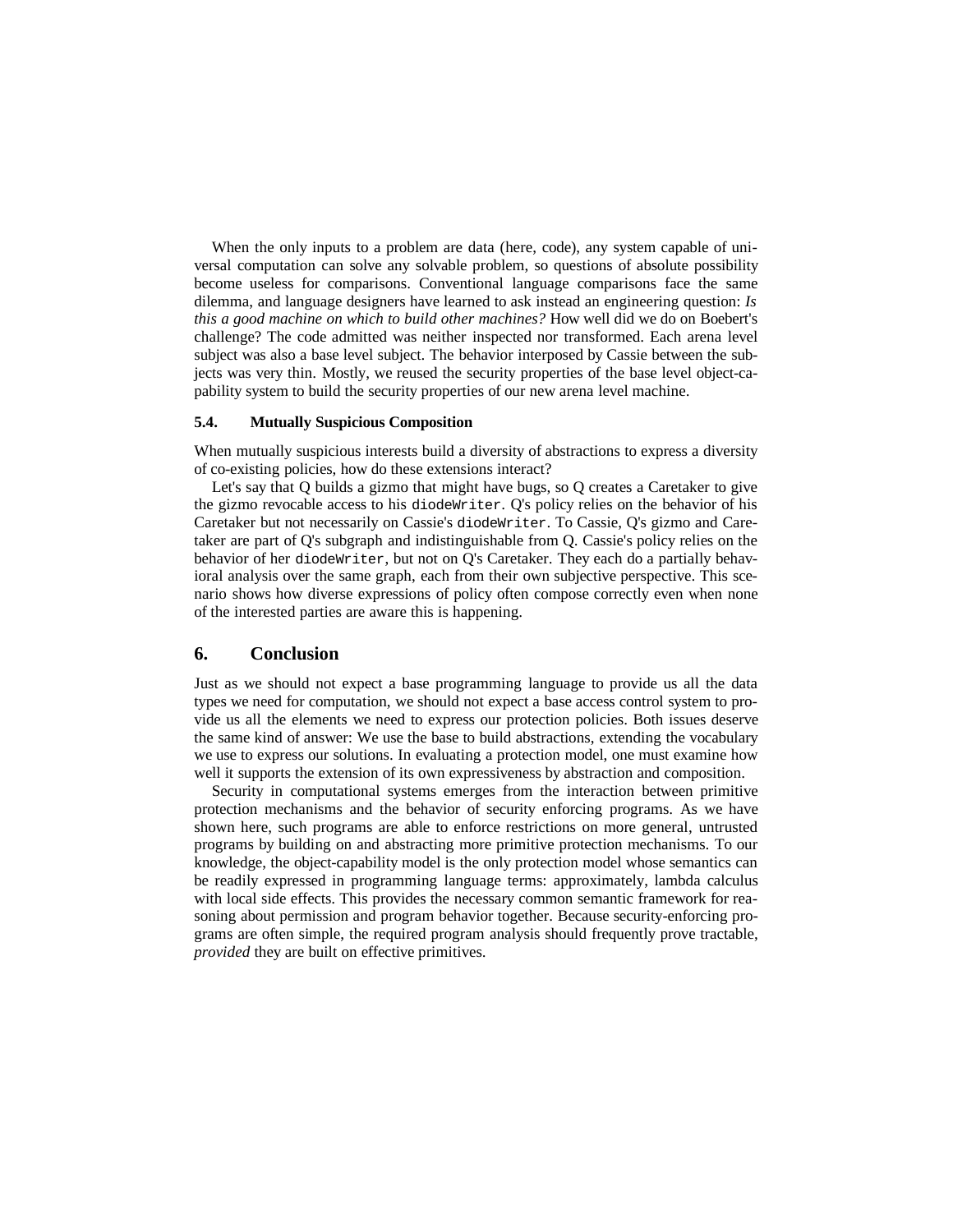By recognizing that program behavior can contribute towards access control, a lost paradigm for protection—abstraction—is restored to us, and a semantic basis for extensible protection is established. Diverse interests can each build abstractions to express their policies regarding new object types, new applications, new requirements, and each other, and these policies can co-exist and interact. This extensibility is well outside the scope of traditional access graph analyses.

Analyses based on the evolution of protection state are conservative approximations. A successful verification demonstrating the enforcement of a policy using only the protection graph (as in [Shapiro00]) is robust, in the sense that it does *not* rely on the cooperative behavior of programs. Verification *failures* are *not* robust – they may indicate a failure in the protection model, but they can also result from what might be called "failures of conservatism"—failures in which the policy is enforceable but the verification model has been simplified in a way that prevents successful verification.

We have shown by example how object-capability practitioners set tight bounds on authority by building abstractions and reasoning about their behavior, using conceptual tools similar to that used by object programmers to reason about any abstraction. We have shown, using only techniques easily implementable in Dennis and van Horn's 1966 Supervisor, how actual object-capability systems have used abstraction to solve problems that analyses using only protection state have "proven" impossible for capabilities.

The object-capability paradigm, with its pervasive, fine-grained, and extensible support for the principle of least authority, enables mutually suspicious interests to cooperate more intimately while being less vulnerable to each other. When more cooperation may be practiced with less vulnerability, we may find we have a more cooperative world.

## **7. Acknowledgments**

We thank Darius Bacon, Tyler Close, K. Eric Drexler, Bill Frantz, Norm Hardy, Chris Hibbert, David Hopwood, Tad Hogg, Ken Kahn, Alan Karp, Terence Kelly, Lorens Kockum, Charles Landau, Mark Lillibridge, Chip Morningstar, Greg Nelson, Jonathan Rees, Vijay Saraswat, Terry Stanley, Marc Stiegler, E. Dean Tribble, Bill Tulloh, Kazunori Ueda, David Wagner, Bryce Wilcox-O'Hearn, the cap-talk and e-lang discussion lists, and especially Ka-Ping Yee, our co-author on [Miller03], whose writing had substantial influence on this paper.

# **8. References**

[Abelson86] H. Abelson, G. Sussman. *Structure and Interpretation of Computer Programs*. MIT Press, 1986.

[Bell74] D.E. Bell, L. LaPadula. "Secure Computer Systems" ESD-TR-83-278, Mitre Corporation, vI and II (Nov 1973), vIII (Apr 1974).

[Bishop79] M. Bishop, L. Snyder. "The Transfer of Information and Authority in a Protection System" SOSP 1979 , p. 45–54.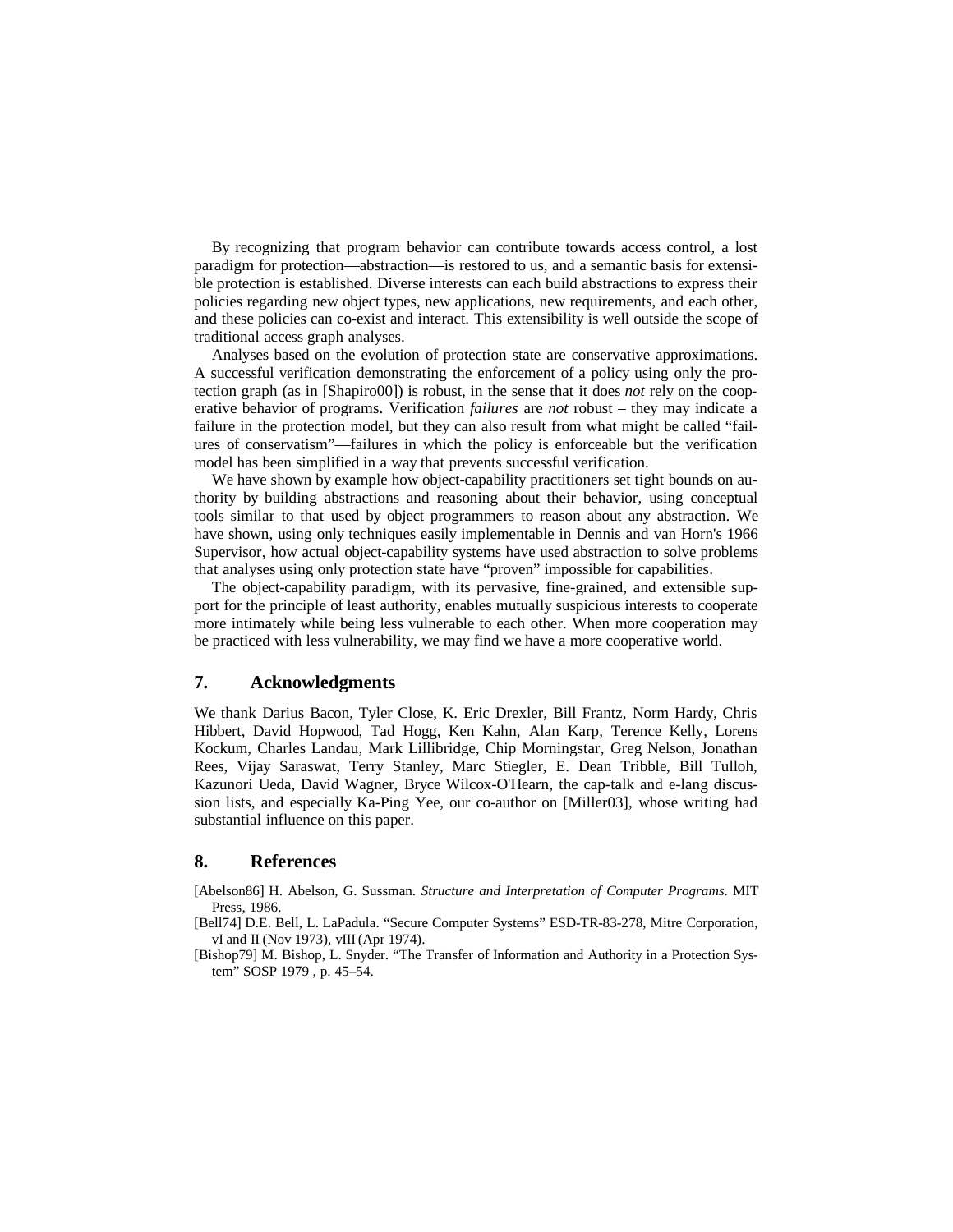[Boebert84] W. E. Boebert. "On the Inability of an Unmodified Capability Machine to Enforce the \*-Property" *Proceedings of 7th DoD/NBS Computer Security Conference*, September 1984, p. 291–293. http://zesty.ca/capmyths/boebert.html

[Boebert03] (Comments on [Miller03])

http://www.eros-os.org/pipermail/cap-talk/2003-March/001133.html

- [Cartwright91] R. Cartwright, M. Fagan, "Soft Typing", *Proceedings of the SIGPLAN '91 Conference on Programming Language Design and Implementation*.
- [Chander01] A. Chander, D. Dean, J. C. Mitchell. "A State-Transition Model of Trust Management and Access Control" *Proceedings of the 14th Computer Security Foundations Workshop*, June 2001, p. 27–43.
- [Crockford97] Douglas Crockford, personal communications, 1997.
- [Dennis66] J.B. Dennis, E.C. Van Horn. "Programming Semantics for Multiprogrammed Computations" *Communications of the ACM*, 9(3):143–155, March 1966.
- [Donnelley76] J. E. Donnelley. "A Distributed Capability Computing System" *Third International Conference on Computer Communication*, Toronto, Canada, 1976.
- [Doorn96] L. van Doorn, M. Abadi, M. Burrows, E. P. Wobber. "Secure Network Objects" *Proceedings of the 1996 IEEE Symposium on Security and Privacy*, p. 211–221.
- [Fabry74] R. S. Fabry. "Capability-based addressing" *Communications of the ACM*, 17(7), 1974, p. 403–412.
- [Goldberg76] A. Goldberg, A. Kay. *Smalltalk-72 instruction manual*. Technical Report SSL 76-6, Learning Research Group, Xerox Palo, Alto Research Center, 1976.
- http://www.spies.com/~aek/pdf/xerox/alto/Smalltalk72\_Manual.pdf
- [Gong89] L. Gong. "A Secure Identity-Based Capability System" *Proceedings of the 1989 IEEE Symposium on Security and Privacy*, p. 56–65.
- [Hardy85] N. Hardy. "The KeyKOS Architecture" *ACM Operating Systems Review*, September 1985, p. 8–25. http://www.agorics.com/Library/KeyKos/architecture.html
- [Hardy86] N. Hardy. *U.S. Patent 4,584,639: Computer Security System*,
- [Harrison76] M.A. Harrison, M.L. Ruzzo, and J.D. Ullman. "Protection in operating systems" *Communications of the ACM*, 19(8) p. 461–471, 1976.
- [Hewitt73] C. Hewitt, P. Bishop, R. Stieger. "A Universal Modular Actor Formalism for Artificial Intelligence" *Proceedings of the 1973 International Joint Conference on Artificial Intelligence*, p. 235–246.
- [Jones76] A. K. Jones, R. J. Lipton, L. Snyder. "A Linear Time Algorithm for Deciding Security" *FOCS*, 1976, p. 33–41.
- [Kahn88] K. Kahn, M. S. Miller. "Language Design and Open Systems", *Ecology of Computation*, Bernardo Huberman (ed.), Elsevier Science Publishers, North-Holland, 1988.
- [Kain87] R. Y. Kain, C. E. Landwehr. "On Access Checking in Capability-Based Systems" *IEEE Symposium on Security and Privacy*, 1987.
- [Karger84] P. A. Karger, A. J. Herbert. "An Augmented Capability Architecture to Support Lattice Security and Traceability of Access" *Proc. of the 1984 IEEE Symposium on Security and Privacy*, p. 2–12.
- [Kelsey98] R. Kelsey, (ed.), W. Clinger, (ed.), J. Rees, (ed.), "Revised^5 Report on the Algorithmic Language Scheme"ACM Sigplan Notices, 1998.
- [Lampson73] B. W. Lampson, "A Note on the Confinement Problem" *CACM on Operating Systems*, 16(10), October, 1973.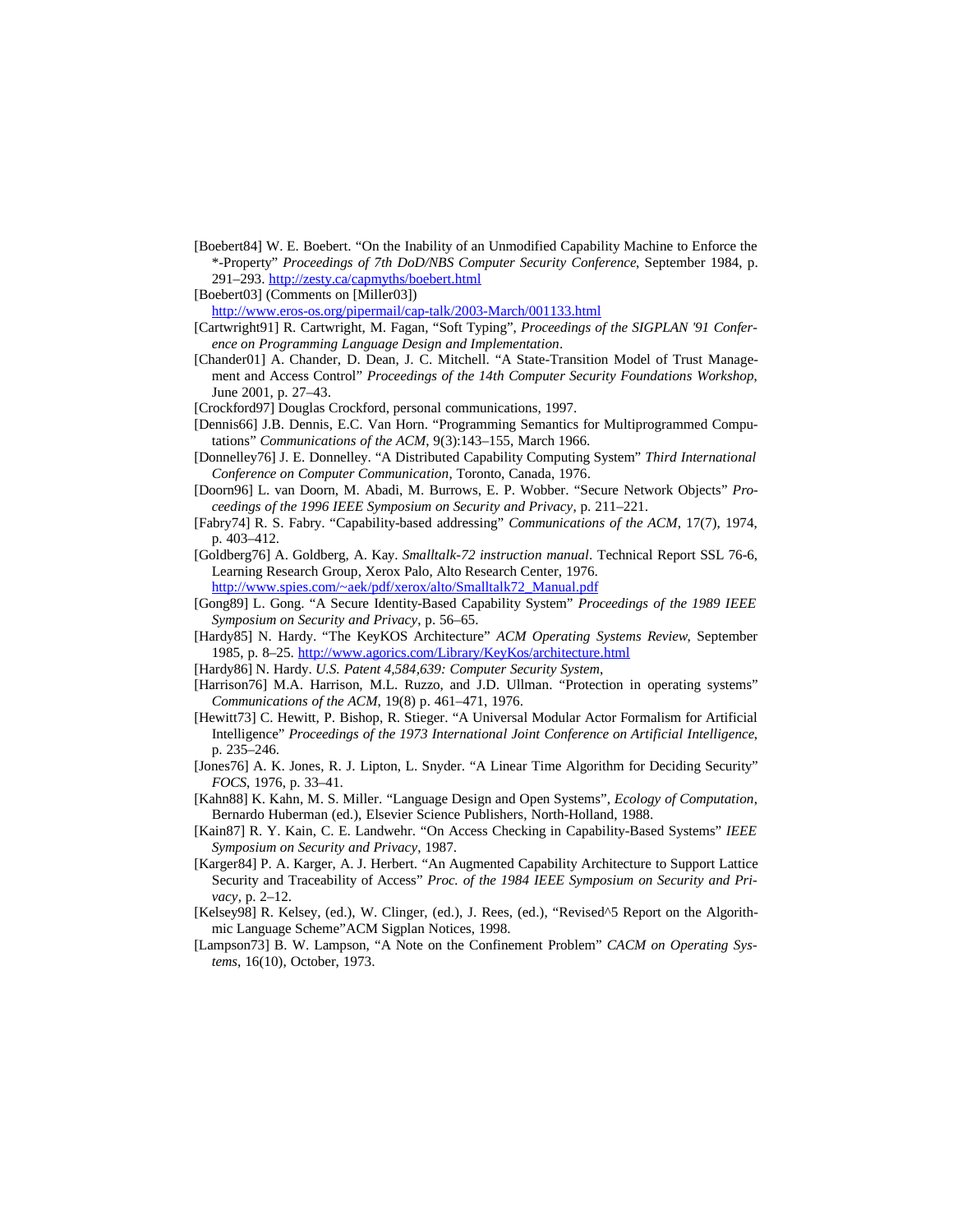- [Miller87] M. S. Miller, D. G. Bobrow, E. D. Tribble, J. Levy, "Logical Secrets" *Concurrent Prolog: Collected Papers*, E. Shapiro (ed.), MIT Press, Cambridge, MA, 1987.
- [Miller96] M. S. Miller, D. Krieger, N. Hardy, C. Hibbert, E. D. Tribble. "An Automatic Auction in ATM Network Bandwidth". *Market-based Control, A Paradigm for Distributed Resource Allocation*, S. H. Clearwater (ed.), World Scientific, Palo Alto, CA, 1996.
- [Miller00] M. S. Miller, C. Morningstar, B. Frantz. "Capability-based Financial Instruments" *Proceedings Financial Cryptography 2000*, Springer Verlag.

http://www.erights.org/elib/capability/ode/index.html

- [Miller03] M. S. Miller, K. -P. Yee, J. S. Shapiro, "Capability Myths Demolished", HP Labs Technical Report, in preparation. http://zesty.ca/capmyths/usenix.pdf
- [Morris73] J. H. Morris. "Protection in Programming Languages" *CACM* 16(1) p. 15–21, 1973. http://www.erights.org/history/morris73.pdf.
- [Motwani00] R. Motwani, R. Panigrahy, V. Saraswat, S. Venkatasubramanian. "On the Decidability of Accessibility Problems" AT&T Labs – Research. http://www.research.att.com/~suresh/Papers/java.pdf
- [Neumann80] P. G. Neumann, R. S. Boyer, R. J. Feiertag, K. N. Levitt, L. Robinson. *A Provably Secure Operating System: The System, Its Applications, and Proofs*, CSL-116, Computer Science Laboratory, SRI International, Inc., May 1980.
- [Parnas72] D. Parnas. "On the Criteria To Be Used in Decomposing Systems into Modules" *CACM* 15(12), December 1972. http://www.acm.org/classics/may96/.
- [Rajunas89] S. A. Rajunas. "The KeyKOS/KeySAFE System Design" Key Logic, Inc., SEC009- 01, March, 1989.
- [Redell74] D. D. Redell. *Naming and Protection in Extendible Operating Systems*. Project MAC TR-140, MIT, November 1974. (Ph. D. thesis.)
- [Rees96] J. Rees, *A Security Kernel Based on the Lambda-Calculus*. MIT AI Memo No. 1564. MIT, Cambridge, MA, 1996. http://mumble.net/jar/pubs/secureos/
- [Safra86] M. Safra, E. Y. Shapiro. *Meta Interpreters for Real*. Information Processing86, H. -J. Kugler (ed.), North-Holland, Amsterdam, p. 271–278, 1986.
- [Saltzer75] J. H. Saltzer, M. D. Schroeder. "The Protection of Information in Computer Systems" *Proceedings of the IEEE* **63**(9), September 1975, p. 1278–1308.
- [Sansom86] R. D. Sansom, D. P. Julian, R. Rashid. "Extending a Capability Based System Into a Network Environment" *Research sponsored by DOD*, 1986, p. 265–274.
- [Saraswat03] V. Saraswat, R. Jagadeesan. "Static support for capability-based programming in Java" http://www.cse.psu.edu/~saraswat/neighborhood.pdf
- [Shapiro99] J. S. Shapiro, J. M. Smith, D. J. Farber. "EROS: A Fast Capability System" *Proceedings of the 17th ACM Symposium on Operating Systems Principles*, December 1999, p. 170– 185.
- [Shapiro00] J. S. Shapiro, S. Weber. "Verifying the EROS Confinement Mechanism" *Proceedings of the 2000 IEEE Symposium on Security and Privacy*, p. 166–176.
- [Sitaker00] K. Sitaker. *Thoughts on Capability Security on the Web*. http://lists.canonical.org/pipermail/kragen-tol/2000-August/000619.html

[Stiegler02] M. Stiegler, M. Miller. "A Capability Based Client: The DarpaBrowser"

- http://www.combex.com/papers/darpa-report/index.html
- [Tanenbaum86] A. S. Tanenbaum, S. J. Mullender, R. van Renesse. "Using Sparse Capabilities in a Distributed Operating System" *Proceedings of 6th International Conference on Distributed Computing Systems*, 1986, p. 558–563.